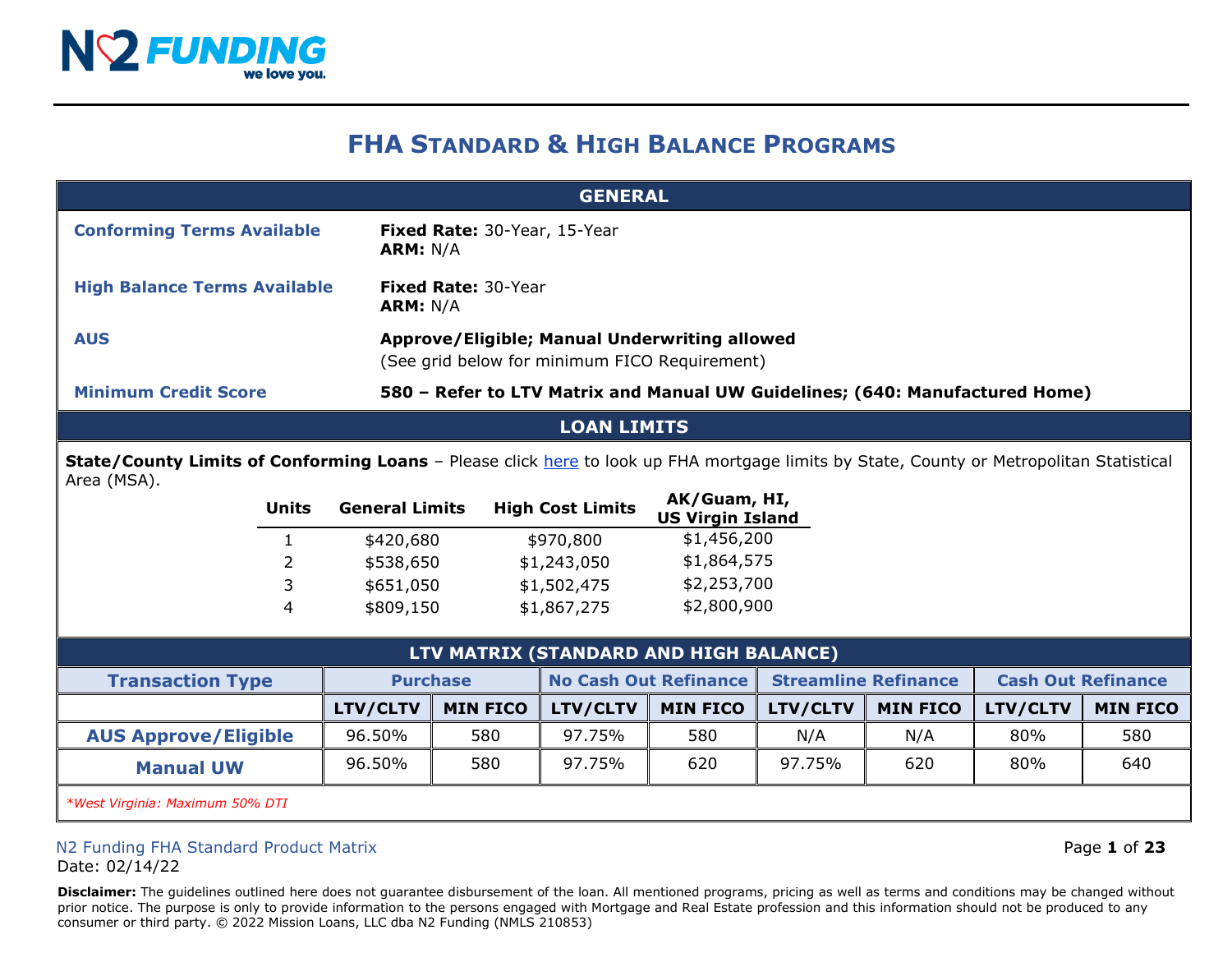

|                        | <b>CREDIT</b>                                                                                                                                                                                                                                                                                                                                                                               |
|------------------------|---------------------------------------------------------------------------------------------------------------------------------------------------------------------------------------------------------------------------------------------------------------------------------------------------------------------------------------------------------------------------------------------|
| <b>Characteristics</b> | <b>Parameters</b>                                                                                                                                                                                                                                                                                                                                                                           |
| <b>Bankruptcy</b>      | <b>Chapter 7</b> – A two (2) Year waiting period required, measured from discharge or dismissal date<br>Chapter 13 - A Chapter 13 bankruptcy does not disqualify a Borrower from obtaining an FHA-insured<br>Mortgage, if at the time of Case Number assignment at least 12 months of the pay-out period under the<br>Bankruptcy has elapsed.                                               |
|                        | The Lender must determine that during this time:<br>The Borrower's payment performance has been satisfactory, and<br>$\bullet$<br>All required payments have been made on time, and<br>$\bullet$<br>Borrower has received the Bankruptcy court's written permission to enter into the mortgage transaction.                                                                                 |
| <b>Credit</b>          | Credit Score: All Borrowers must have a valid credit score                                                                                                                                                                                                                                                                                                                                  |
|                        | Non-Traditional Credit: Not permitted                                                                                                                                                                                                                                                                                                                                                       |
|                        | <b>Collection Accounts:</b> A Collection Account refers to a Borrower's loan or debt that a Creditor has submitted to<br>a collection agency.                                                                                                                                                                                                                                               |
|                        | If the credit reports used in the analysis show cumulative outstanding collection account balances of $$2,000$ or<br>greater, the Lender must:                                                                                                                                                                                                                                              |
|                        | • Verify that the debt is paid in full at the time of or prior to settlement using an acceptable source of funds,<br>• Verify that the Borrower has made payment arrangements with the Creditor and include the monthly<br>payment in the Borrower's Debt-to-Income ratio (DTI), or<br>If a payment arrangement is not available, calculate the monthly payment using 5% of the outstanding |
|                        | balance of each collection and include the monthly payment in the Borrower's DTI.                                                                                                                                                                                                                                                                                                           |
|                        | Collection accounts of a non-borrowing spouse in a community property state must be included in the \$2,000<br>cumulative balance and analyzed as part of the Borrower's ability to pay all collection accounts, unless excluded<br>by state law.                                                                                                                                           |
|                        | Unless the Lender uses 5% of the outstanding balance, the Lender must provide the following:                                                                                                                                                                                                                                                                                                |
|                        | Evidence of payment in full, if paid prior to settlement,                                                                                                                                                                                                                                                                                                                                   |
|                        | The Payoff Statement, if paid at settlement, or<br>The payment arrangement with the Creditor, if not paid prior to or at settlement.                                                                                                                                                                                                                                                        |

#### N2 Funding FHA Standard Product Matrix Page **2** of **23** Date: 02/14/22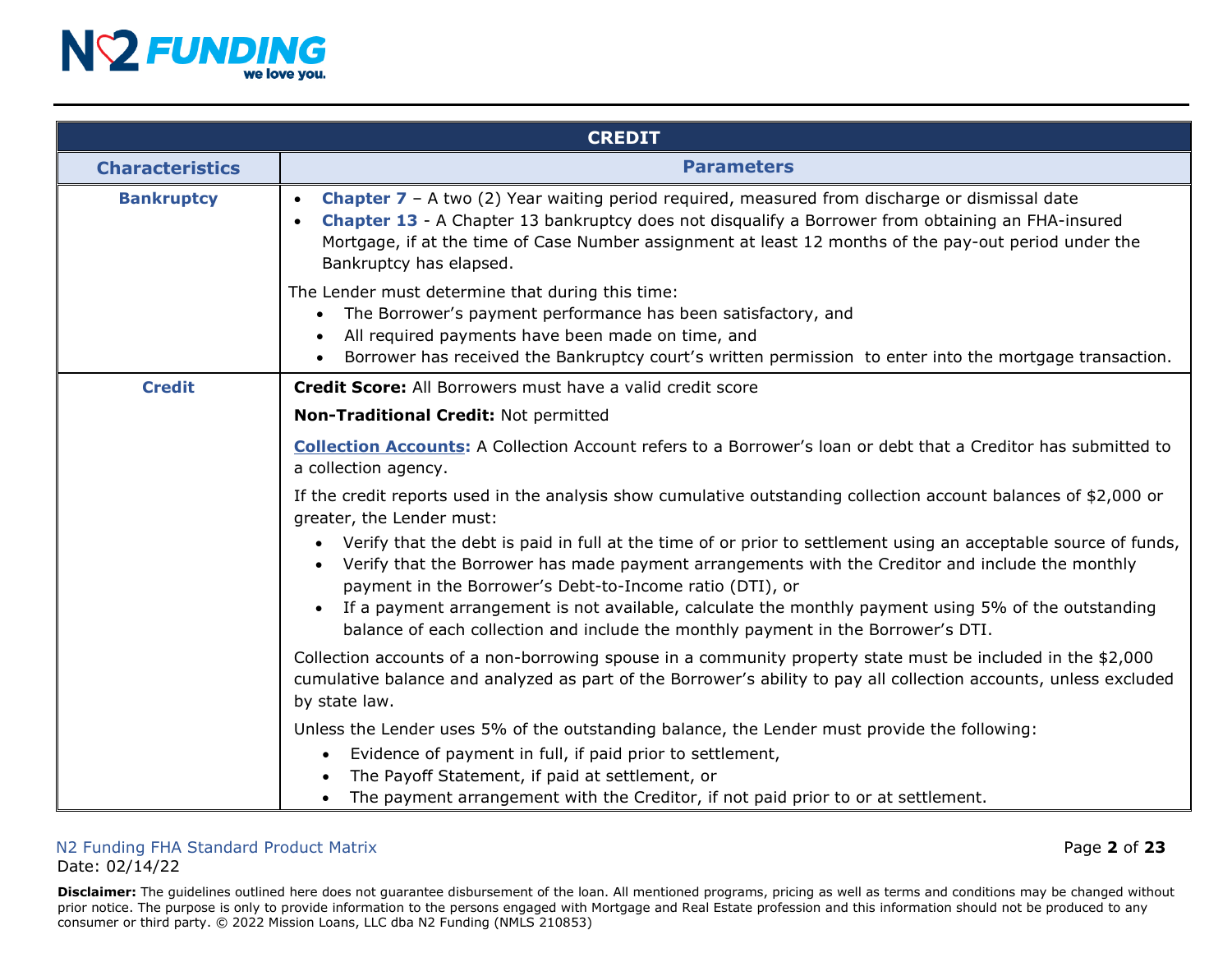

|                              | <b>CREDIT</b> (Continued)                                                                                                                                                                                                                                                                                                                                                                                                                                                                                                                                                                                                                                                                                                                                                                                                                            |
|------------------------------|------------------------------------------------------------------------------------------------------------------------------------------------------------------------------------------------------------------------------------------------------------------------------------------------------------------------------------------------------------------------------------------------------------------------------------------------------------------------------------------------------------------------------------------------------------------------------------------------------------------------------------------------------------------------------------------------------------------------------------------------------------------------------------------------------------------------------------------------------|
| <b>Characteristics</b>       | <b>Parameters</b>                                                                                                                                                                                                                                                                                                                                                                                                                                                                                                                                                                                                                                                                                                                                                                                                                                    |
| <b>Credit</b><br>(Continued) | <b>Contingent Liability:</b> A Contingent Liability refers to a liability that may result in the obligation to repay only<br>when a specific event occurs. For example, a contingent liability exists when an individual can be held responsible<br>for the repayment of a debt if another legally obligated party defaults on the payment. Contingent liabilities may<br>include Cosigner liabilities and liabilities resulting from a mortgage assumption without release of liability.                                                                                                                                                                                                                                                                                                                                                            |
|                              | The Lender must include monthly payments on contingent liabilities in the calculation of the Borrower's monthly<br>obligations unless:                                                                                                                                                                                                                                                                                                                                                                                                                                                                                                                                                                                                                                                                                                               |
|                              | The Lender verifies and documents that there is no possibility that the debt holder will pursue debt<br>collection against the Borrower should the other party default, or<br>The other legally obligated party has made 12 months of timely payments and does not have a history of<br>delinquent payments on the loan.                                                                                                                                                                                                                                                                                                                                                                                                                                                                                                                             |
|                              | REQUIRED DOCUMENTATION                                                                                                                                                                                                                                                                                                                                                                                                                                                                                                                                                                                                                                                                                                                                                                                                                               |
|                              | Mortgage Assumptions: The agreement creating the contingent liability or Assumption Agreement and<br>Deed showing transfer of title out of the Borrower's name (i.e., a release of liability).<br>Cosigned Liabilities: If the cosigned liability is not included in the monthly obligation, documentation to<br>evidence that the other party to the debt has been making regular on-time payments during the previous<br>12 months.<br>Court-Ordered Divorce Decree: A copy of the divorce decree ordering the spouse to make payments.                                                                                                                                                                                                                                                                                                            |
|                              | <b>Disputed Accounts:</b> Disputed Derogatory Credit Account refers to disputed charge off accounts, disputed<br>collection accounts, and disputed accounts with late payments in the last 24 months. If the credit report indicates<br>that the Borrower is disputing derogatory credit accounts, the Borrower must provide a letter of explanation and<br>documentation supporting the basis of the dispute. If the disputed derogatory credit resulted from identity theft,<br>credit card theft or unauthorized use balances, the Lender must obtain a copy of the police report or other<br>documentation from the Creditor to support the status of the accounts. If the Borrower has \$1,000 or more<br>collectively in Disputed Derogatory Credit Accounts, the Lender must include a monthly payment in the<br>Borrower's debt calculation. |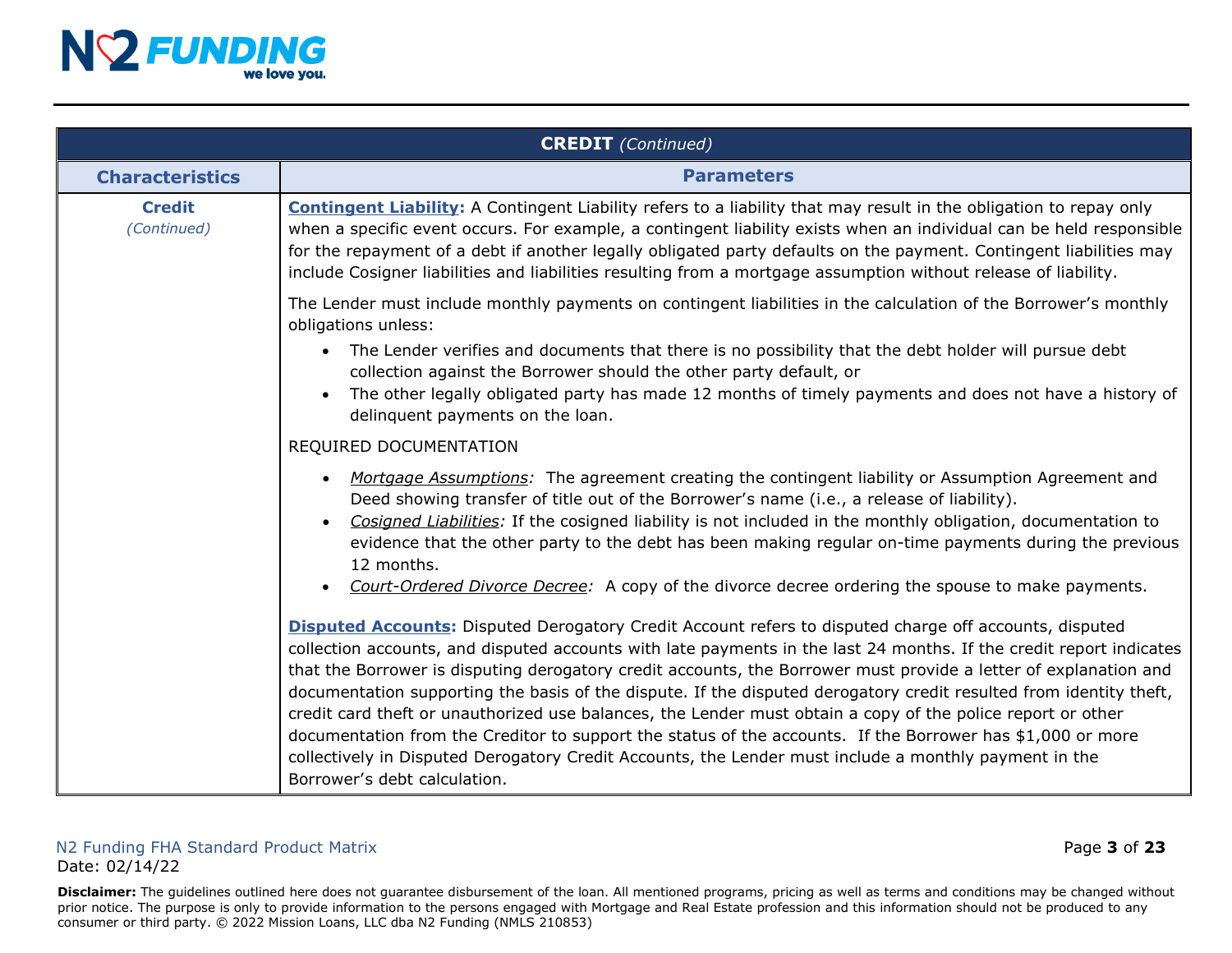

|                        | <b>CREDIT</b> (Continued)                                                                                                                                                                                                                                                                                                                                                                                                                                                                                                                                                                                                                                                                                                                              |
|------------------------|--------------------------------------------------------------------------------------------------------------------------------------------------------------------------------------------------------------------------------------------------------------------------------------------------------------------------------------------------------------------------------------------------------------------------------------------------------------------------------------------------------------------------------------------------------------------------------------------------------------------------------------------------------------------------------------------------------------------------------------------------------|
| <b>Characteristics</b> | <b>Parameters</b>                                                                                                                                                                                                                                                                                                                                                                                                                                                                                                                                                                                                                                                                                                                                      |
| <b>Credit</b>          | <b>Disputed Accounts: (Continued)</b>                                                                                                                                                                                                                                                                                                                                                                                                                                                                                                                                                                                                                                                                                                                  |
| (Continued)            | The following items are excluded from the \$1,000 cumulative balance:<br>Disputed medical accounts<br>$\bullet$<br>Disputed derogatory credit resulting from identity theft, credit card theft, or unauthorized use<br>Accounts of a non-borrowing spouse in a community property state<br>$\bullet$                                                                                                                                                                                                                                                                                                                                                                                                                                                   |
|                        | If a Borrower is disputing non-derogatory accounts or is disputing accounts which are not indicated on the credit<br>report as being disputed, the Lender must analyze the effect of the disputed accounts on the Borrower's ability to<br>repay the loan. If the dispute results in the Borrower's monthly debt payments utilized in computing the DTI ratio<br>being less than the amount indicated on the credit report, the Borrower must provide documentation of the lower<br>payments. Non-Derogatory Disputed Accounts include the following types of accounts:<br>Disputed accounts with zero balance<br>$\bullet$<br>Disputed accounts with late payments aged 24 months or greater<br>Disputed accounts that are current and paid as agreed |
|                        | <b>Deferred Obligations:</b> (Excluding Student Loans)                                                                                                                                                                                                                                                                                                                                                                                                                                                                                                                                                                                                                                                                                                 |
|                        | Deferred obligations (excluding Student Loans) refer to liabilities that have been incurred but where payment is<br>deferred or has not yet commenced, including accounts in forbearance.                                                                                                                                                                                                                                                                                                                                                                                                                                                                                                                                                              |
|                        | The Lender must obtain written documentation of the deferral of the liability from the Creditor and evidence of<br>the outstanding balance and terms of the deferred liability. The Lender must obtain evidence of the actual<br>monthly payment obligation, if available.                                                                                                                                                                                                                                                                                                                                                                                                                                                                             |
|                        | The Lender must use the actual monthly payment to be paid on a deferred liability, whenever available. If the<br>actual monthly payment is not available for installment debt, the Lender must utilize the terms of the debt or 5%<br>of the outstanding balance to establish the monthly payment.                                                                                                                                                                                                                                                                                                                                                                                                                                                     |
|                        | <b>Judgments:</b> Must be paid in full or resolved prior to or at closing.                                                                                                                                                                                                                                                                                                                                                                                                                                                                                                                                                                                                                                                                             |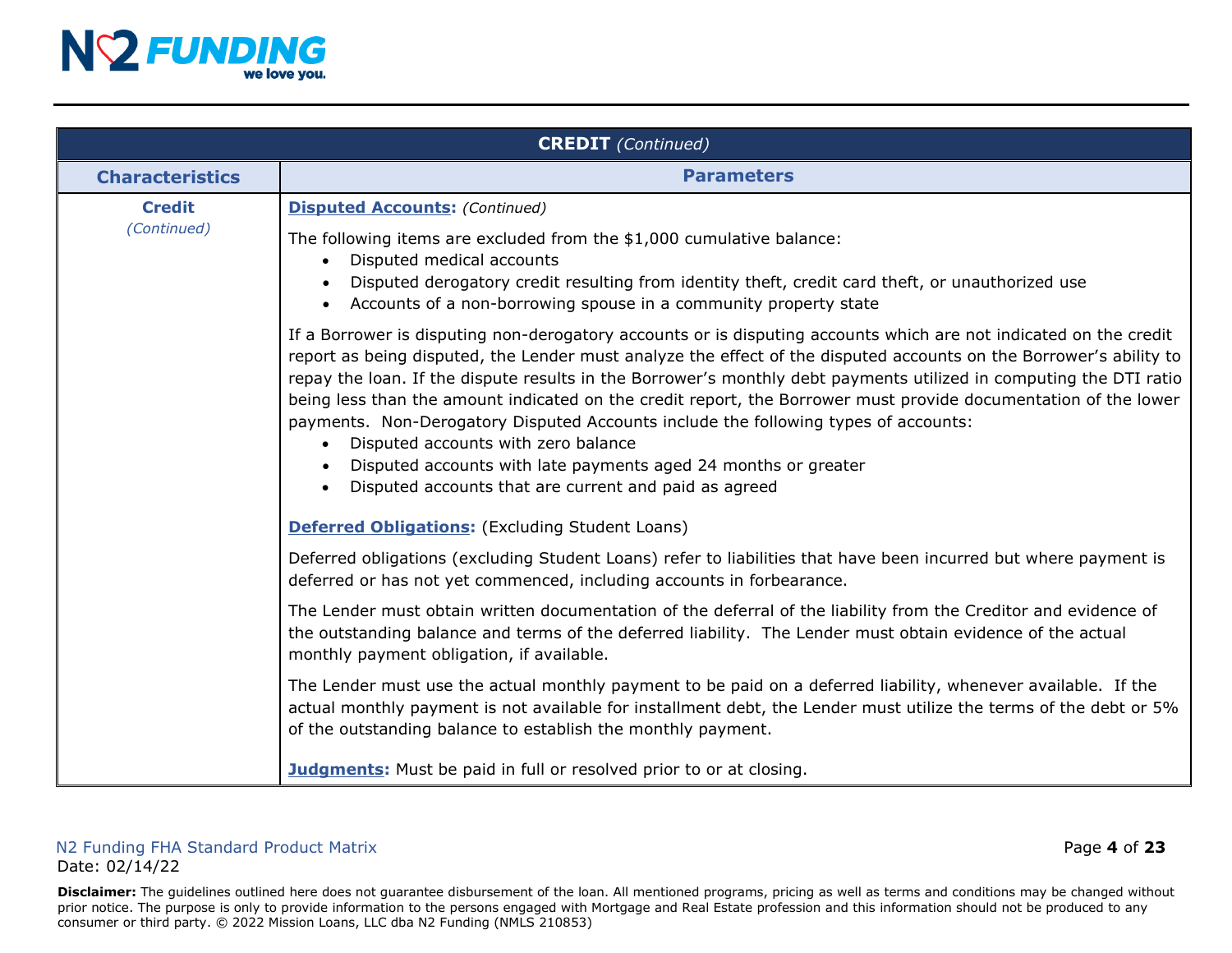

|                                                       | <b>CREDIT</b> (Continued)                                                                                                                                                                                                                                                                                                                                                                                                                                                 |
|-------------------------------------------------------|---------------------------------------------------------------------------------------------------------------------------------------------------------------------------------------------------------------------------------------------------------------------------------------------------------------------------------------------------------------------------------------------------------------------------------------------------------------------------|
| <b>Characteristics</b>                                | <b>Parameters</b>                                                                                                                                                                                                                                                                                                                                                                                                                                                         |
| <b>Credit</b><br>(Continued)                          | Student Loans: Student Loan refers to liabilities incurred for educational purposes. The Lender must include all<br>Student Loans in the Borrower's liabilities, regardless of the payment type or status of payments.                                                                                                                                                                                                                                                    |
|                                                       | REQUIRED DOCUMENTATION                                                                                                                                                                                                                                                                                                                                                                                                                                                    |
|                                                       | If the payment used for the monthly obligation is less than the monthly payment reported on the Borrower's credit<br>report, the Lender must obtain the following written documentation from the Creditor or student loan Servicer: (1)<br>The actual monthly payment, (2) the payment status, and (3) Evidence of outstanding balance and terms.                                                                                                                         |
|                                                       | <b>CALCULATION OF MONTHLY OBLIGATION (TOTAL and Manual)</b>                                                                                                                                                                                                                                                                                                                                                                                                               |
|                                                       | The Lender may exclude the payment from the Borrower's monthly debt calculation if written documentation<br>indicates that the loan balance has been forgiven, canceled, discharged, or otherwise paid in full.                                                                                                                                                                                                                                                           |
|                                                       | For outstanding student loans, regardless of the payment status, the Lender must use:<br>The payment amount reported on the credit report or the actual documented payment when the<br>payment amount is above zero, OR<br>0.5% of the outstanding loan balance, when the monthly payment reported on the Borrower's credit<br>report is zero.                                                                                                                            |
|                                                       | Revolving Credit: If there is no payment on the credit report for revolving credit, use 5% of balance on the<br>credit report or the payment amount from the most recent statement.                                                                                                                                                                                                                                                                                       |
| <b>Deed in Lieu</b><br>or<br><b>Foreclosure</b><br>or | A Borrower is generally not eligible for a new FHA-insured mortgage if the Borrower had a Foreclosure or a<br>$\bullet$<br>Deed-in-Lieu of Foreclosure in the three-year period prior to the date of Case Number assignment.<br>This three-year period begins on the date on which title transferred from the Borrower.<br>A Borrower is generally not eligible for a new FHA-insured mortgage if the Borrower relinquished a property                                    |
| <b>Short Sale</b>                                     | through a Short Sale within three (3) years from the date of Case Number assignment. The Lender must<br>document the passage of three (3) years since the date of the Short Sale. If the Short Sale occurred within<br>three (3) years of the Case Number assignment date, the mortgage must be downgraded to a Refer and<br>manually underwritten.<br>This three-year period begins on the date of transfer of title by Short Sale. If the credit report does not verify |
|                                                       | the date of the transfer of title by Short Sale, the Lender must obtain the Short Sale documents.                                                                                                                                                                                                                                                                                                                                                                         |

#### N2 Funding FHA Standard Product Matrix Page **5** of **23** Date: 02/14/22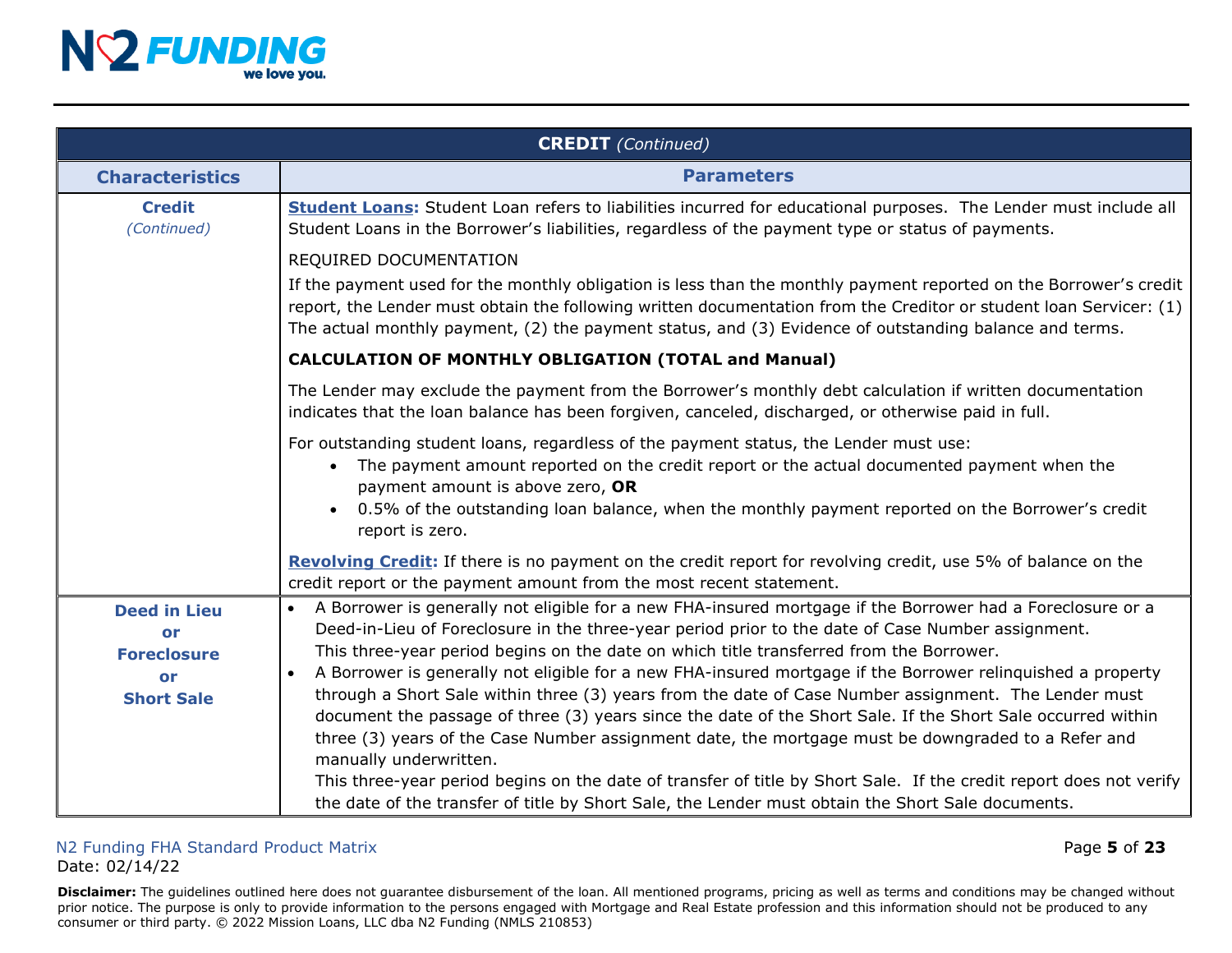

|                                                                    | <b>CREDIT</b> (Continued)                                                                                                                                                                                                                                                                                                                                                                                                                                                                                                                                                                                                                                                                                                                                                                                                                                                                                                                                                                                                                                                                                                                                                                                                                                                                      |
|--------------------------------------------------------------------|------------------------------------------------------------------------------------------------------------------------------------------------------------------------------------------------------------------------------------------------------------------------------------------------------------------------------------------------------------------------------------------------------------------------------------------------------------------------------------------------------------------------------------------------------------------------------------------------------------------------------------------------------------------------------------------------------------------------------------------------------------------------------------------------------------------------------------------------------------------------------------------------------------------------------------------------------------------------------------------------------------------------------------------------------------------------------------------------------------------------------------------------------------------------------------------------------------------------------------------------------------------------------------------------|
| <b>Characteristics</b>                                             | <b>Parameters</b>                                                                                                                                                                                                                                                                                                                                                                                                                                                                                                                                                                                                                                                                                                                                                                                                                                                                                                                                                                                                                                                                                                                                                                                                                                                                              |
| <b>Deed in Lieu</b>                                                | <b>Exception for Borrower Current at Time of Short Sale:</b>                                                                                                                                                                                                                                                                                                                                                                                                                                                                                                                                                                                                                                                                                                                                                                                                                                                                                                                                                                                                                                                                                                                                                                                                                                   |
| or<br><b>Foreclosure</b><br>or<br><b>Short Sale</b><br>(Continued) | A Borrower is considered eligible for a new FHA-insured mortgage if, from the date of Case Number assignment<br>for the new mortgage:<br>All mortgage payments on the prior mortgage were made within the month due for the 12-month period<br>$\bullet$<br>preceding the Short Sale, and<br>Installment debt payments for the same time period were also made within the month due.<br>$\bullet$                                                                                                                                                                                                                                                                                                                                                                                                                                                                                                                                                                                                                                                                                                                                                                                                                                                                                              |
| <b>Forbearance</b>                                                 | Borrowers cannot remain in active mortgage forbearance for loans secured by any real estate owned.<br>$\bullet$<br>Evidence of forbearance termination is required prior to the note date.<br>$\bullet$<br>Generally, a Borrower who was granted Mortgage Payment Forbearance is eligible for a new FHA-insured<br>$\bullet$<br>mortgage provided:<br>The Borrower continued to make regularly scheduled payments and the Forbearance Plan is<br>terminated, or<br>For Cash-Out refinances, the Borrower has completed Forbearance and made at least 12 consecutive<br>monthly payments post-forbearance; or<br>For Purchase and No Cash-Out refinances, the Borrower has completed the Forbearance Plan and<br>made at least three consecutive monthly payments post-forbearance; or<br>For Credit Qualifying Streamline refinance, the Borrower has completed the Forbearance Plan and<br>$\overline{\phantom{0}}$<br>made less than three consecutive monthly payments post- forbearance; and<br>For all Streamline refinance transactions, the Borrower has made at least six payments on the FHA-<br>insured mortgage being refinanced (where the FHA-insured Mortgage has been modified after<br>forbearance, the Borrower must have made at least six payments under the Modification). |
| <b>Mortgage Seasoning</b><br>for Refinances                        | For existing mortgages that have been modified, the first payment due date of the new mortgage must be on or<br>after the later of:<br>The date that is 210 days after the date on which the first modified monthly payment was due on the<br>mortgage being refinanced, and                                                                                                                                                                                                                                                                                                                                                                                                                                                                                                                                                                                                                                                                                                                                                                                                                                                                                                                                                                                                                   |
|                                                                    | The date on which six (6) modified payments have been made on the mortgage being refinanced.                                                                                                                                                                                                                                                                                                                                                                                                                                                                                                                                                                                                                                                                                                                                                                                                                                                                                                                                                                                                                                                                                                                                                                                                   |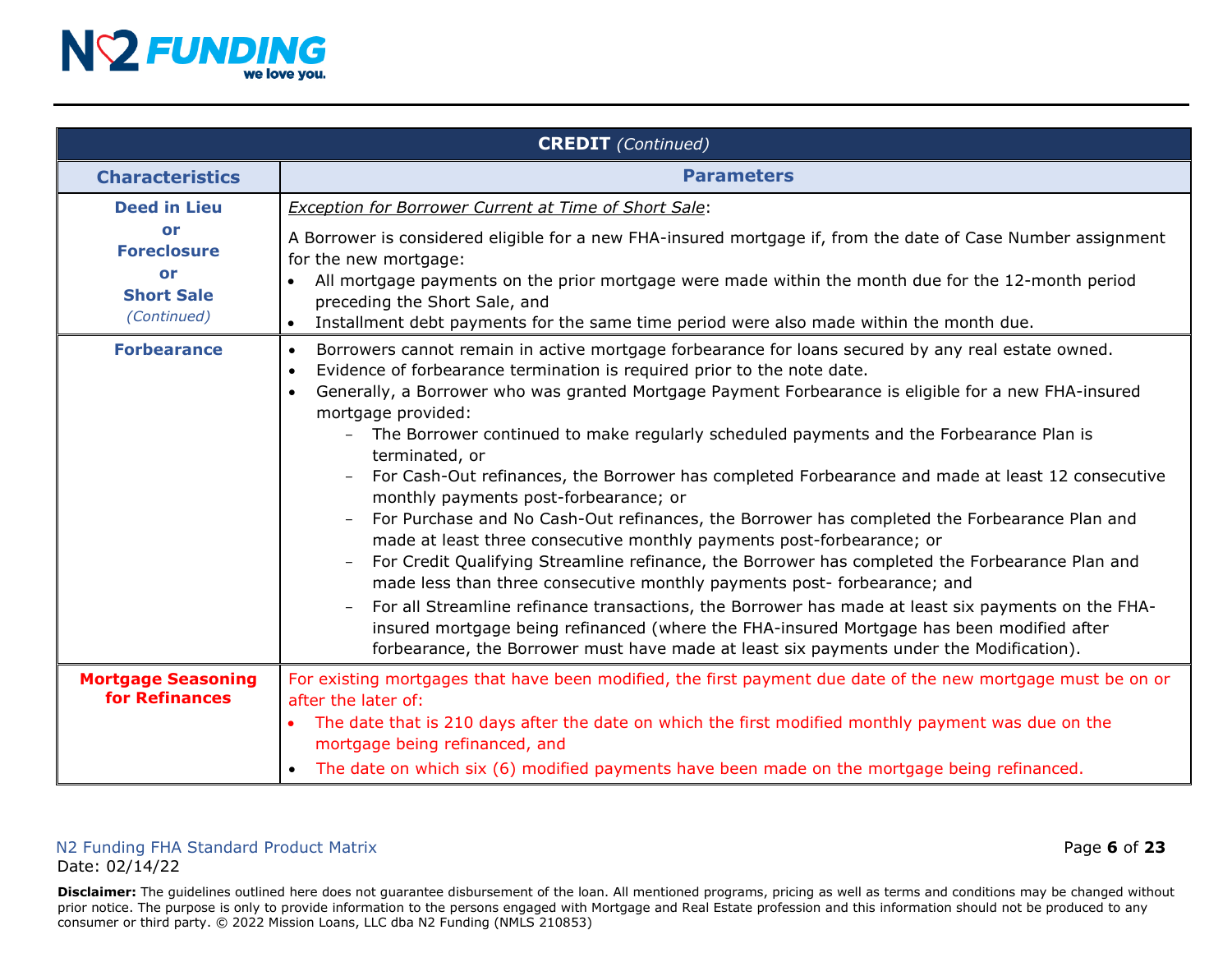

|                                             |                                     |                                                                                                                                                                                                                                                                                                                                                                                                                                                                                                                                                                                                                                                     |                                            | <b>CREDIT</b> (Continued)                                                                                                                                                                                                           |
|---------------------------------------------|-------------------------------------|-----------------------------------------------------------------------------------------------------------------------------------------------------------------------------------------------------------------------------------------------------------------------------------------------------------------------------------------------------------------------------------------------------------------------------------------------------------------------------------------------------------------------------------------------------------------------------------------------------------------------------------------------------|--------------------------------------------|-------------------------------------------------------------------------------------------------------------------------------------------------------------------------------------------------------------------------------------|
| <b>Borrower Eligibility</b>                 | $\bullet$<br>$\bullet$<br>$\bullet$ | The proposed Borrower is required to have legal residency of USA. He / she can be a Citizen, permanent or<br>non-permanent resident alien.<br>Social Security Number is required (no ITINs).<br>Borrowers may hold title individually, as joint tenants, as tenants in common, or inter vivos (except if Texas<br>Home Equity transaction). Titles held in the following are not eligible for purchase consideration:<br>Corporations<br>Partnerships<br><b>Real Estate Syndications</b><br>Non-Resident Aliens (Foreign Nationals) shall not be allowed for Mortgage financing.<br>Irrevocable trusts are not eligible for purchase consideration. |                                            |                                                                                                                                                                                                                                     |
| DTI / INCOME / ASSETS                       |                                     |                                                                                                                                                                                                                                                                                                                                                                                                                                                                                                                                                                                                                                                     |                                            |                                                                                                                                                                                                                                     |
| <b>Characteristics</b>                      |                                     | <b>Parameters</b>                                                                                                                                                                                                                                                                                                                                                                                                                                                                                                                                                                                                                                   |                                            |                                                                                                                                                                                                                                     |
| <b>Debt-to-Income (DTI)</b><br><b>Ratio</b> | $\bullet$<br>$\bullet$              | Follow AUS Approve-Eligible<br><b>Manual Underwrite</b>                                                                                                                                                                                                                                                                                                                                                                                                                                                                                                                                                                                             |                                            |                                                                                                                                                                                                                                     |
|                                             |                                     | <b>Lowest Minimum</b><br><b>Decision Credit</b><br><b>Score</b>                                                                                                                                                                                                                                                                                                                                                                                                                                                                                                                                                                                     | <b>Maximum</b><br>Qualifying<br>Ratios (%) | <b>Acceptable Compensating Factors</b>                                                                                                                                                                                              |
|                                             |                                     | 580 and above                                                                                                                                                                                                                                                                                                                                                                                                                                                                                                                                                                                                                                       | 31/43                                      | No compensating factors required.<br>$\bullet$<br>Energy Efficient Homes may have stretch ratios of 33/45.                                                                                                                          |
|                                             |                                     | 580 and above                                                                                                                                                                                                                                                                                                                                                                                                                                                                                                                                                                                                                                       | 37/47                                      | <b>One</b> of the following:<br>Verified and documented cash Reserves<br>$\bullet$<br>Minimal increase in housing payment<br>$\bullet$<br>Residual Income<br>$\bullet$                                                              |
|                                             |                                     | 580 and above                                                                                                                                                                                                                                                                                                                                                                                                                                                                                                                                                                                                                                       | 40/40                                      | No discretionary debt                                                                                                                                                                                                               |
|                                             |                                     | 580 and above                                                                                                                                                                                                                                                                                                                                                                                                                                                                                                                                                                                                                                       | 40/50                                      | Two of the following:<br>Verified and documented cash Reserves<br>$\bullet$<br>Minimal increase in housing payment<br>$\bullet$<br>Significant additional income not reflected in Effective Income<br>Residual Income.<br>$\bullet$ |

#### N2 Funding FHA Standard Product Matrix Page **7** of **23** Date: 02/14/22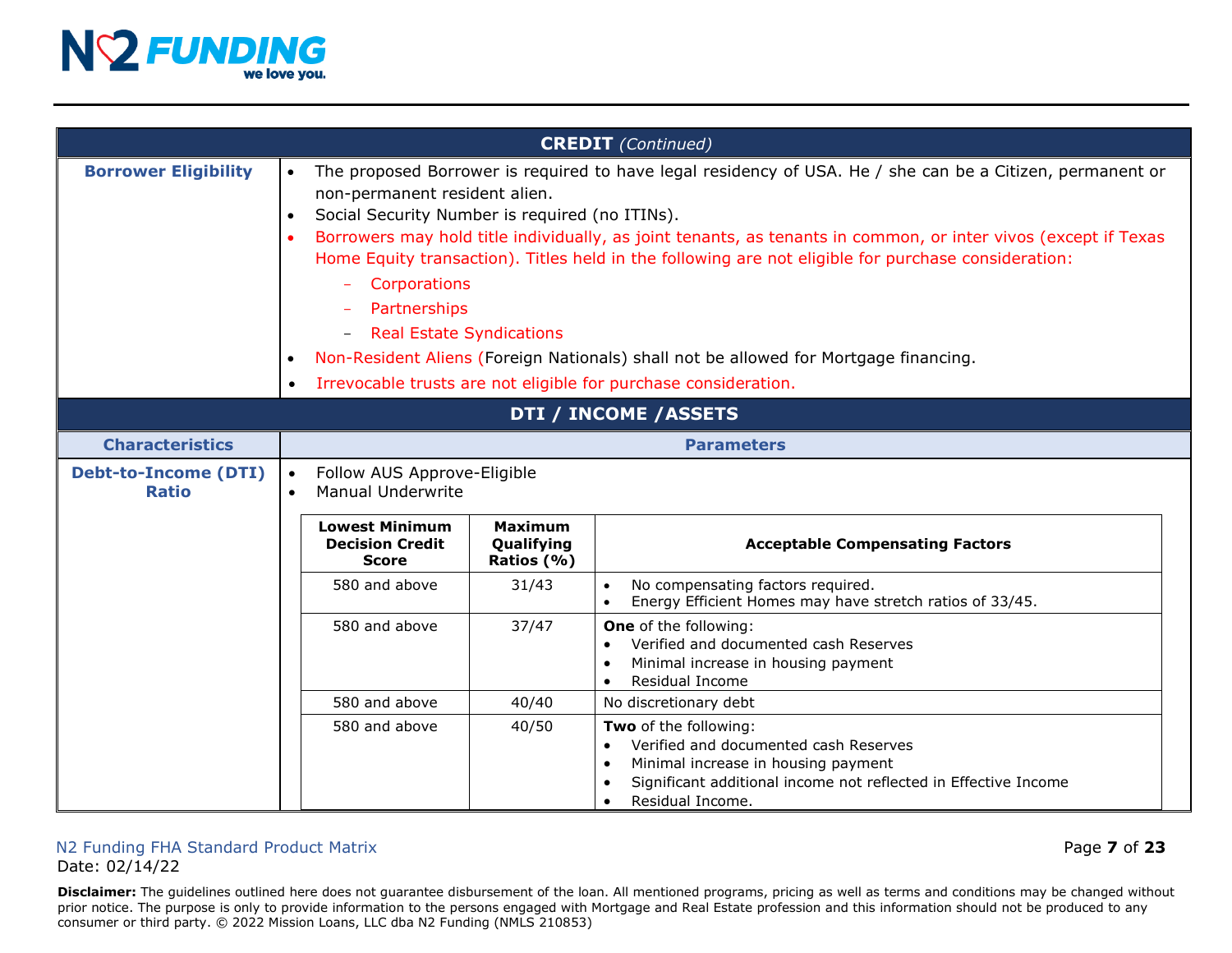

<span id="page-7-0"></span>

|                                                                     | <b>DTI / INCOME / ASSETS (Continued)</b>                                                                                                                                                                                                                                                                                                                                                                                                                                                                                                                                                                                                                                                                                                                                                                                                                                                                                                                                                                                                                                                                                                                                                                                                                                                                                                                                                                                                                                                                                                                                                                                                                                                                                                                                                                                              |
|---------------------------------------------------------------------|---------------------------------------------------------------------------------------------------------------------------------------------------------------------------------------------------------------------------------------------------------------------------------------------------------------------------------------------------------------------------------------------------------------------------------------------------------------------------------------------------------------------------------------------------------------------------------------------------------------------------------------------------------------------------------------------------------------------------------------------------------------------------------------------------------------------------------------------------------------------------------------------------------------------------------------------------------------------------------------------------------------------------------------------------------------------------------------------------------------------------------------------------------------------------------------------------------------------------------------------------------------------------------------------------------------------------------------------------------------------------------------------------------------------------------------------------------------------------------------------------------------------------------------------------------------------------------------------------------------------------------------------------------------------------------------------------------------------------------------------------------------------------------------------------------------------------------------|
| <b>Characteristics</b>                                              | <b>Parameters</b>                                                                                                                                                                                                                                                                                                                                                                                                                                                                                                                                                                                                                                                                                                                                                                                                                                                                                                                                                                                                                                                                                                                                                                                                                                                                                                                                                                                                                                                                                                                                                                                                                                                                                                                                                                                                                     |
| <b>Residual Income</b><br><b>Calculation</b><br>(Manual Underwrite) | Residual Income is calculated as total effective income of all occupying Borrowers less:<br>State income taxes<br>$\qquad \qquad -$<br>Federal income taxes<br>Retirement or Social Security<br>Total fixed payments (includes total Mortgage Payment and monthly obligations on all debts and<br>$\qquad \qquad -$<br>liabilities)<br>Estimated maintenance and utilities<br>Job-related expenses (e.g., child care)<br>$\qquad \qquad -$<br>Amount of the gross-up of any non-taxable income<br>If available, Lenders must use federal and state tax returns from the most recent tax year to document state<br>and local taxes, retirement, Social Security and Medicare. If tax returns are not available, the Lender may<br>rely upon current pay stubs.<br>For estimated maintenance and utilities, multiply the gross living area of the property by the maintenance<br>and utility factor found in the Lenders Handbook - VA Pamphlet 26-7.<br>To use Residual Income as a compensating factor, the Lender must count all members of the household of<br>the occupying Borrower without regard to the nature of their relationship and without regard to whether they<br>are joining on title or the Note to determine "family size." The Lender may omit any individuals from "family<br>size" who are fully supported from a source of verified income which is not included in effective income in the<br>mortgage analysis. These individuals must voluntarily provide sufficient documentation to verify their income<br>to qualify for this exception.<br>From the table provided in Lenders Handbook - VA Pamphlet 26-7, select the applicable mortgage amount,<br>region and household size. If Residual Income equals or exceeds the corresponding amount on the table, it<br>may be cited as a compensating factor. |
| <b>Non-Taxable Income</b>                                           | May be grossed up 115%.                                                                                                                                                                                                                                                                                                                                                                                                                                                                                                                                                                                                                                                                                                                                                                                                                                                                                                                                                                                                                                                                                                                                                                                                                                                                                                                                                                                                                                                                                                                                                                                                                                                                                                                                                                                                               |

#### N2 Funding FHA Standard Product Matrix Page **8** of **23** Date: 02/14/22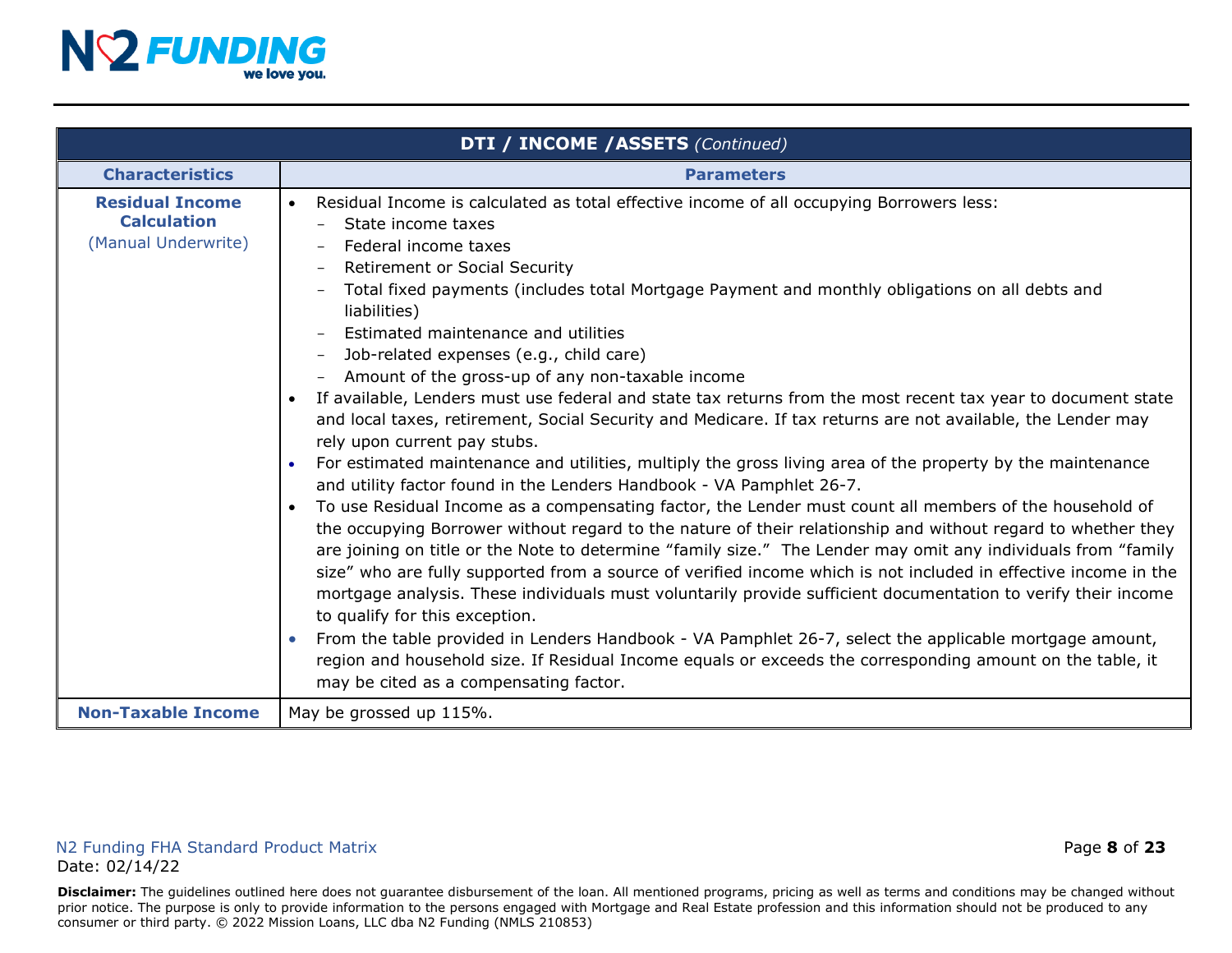

|                                     | DTI / INCOME / ASSETS (Continued)                                                                                                                                                                                                                                                                                                                                                                                                                                                                                                                            |
|-------------------------------------|--------------------------------------------------------------------------------------------------------------------------------------------------------------------------------------------------------------------------------------------------------------------------------------------------------------------------------------------------------------------------------------------------------------------------------------------------------------------------------------------------------------------------------------------------------------|
| <b>Characteristics</b>              | <b>Parameters</b>                                                                                                                                                                                                                                                                                                                                                                                                                                                                                                                                            |
| <b>Rental Income</b><br>(Continued) | Rental Income from other real estate holdings may be considered Effective Income if the documentation<br>requirements listed below are met. If Rental Income is being derived from the property being vacated by the<br>Borrower, the Borrower must be relocating to an area more than 100 miles from the Borrower's current Principal<br>Residence. The Lender must obtain a lease agreement with a duration of at least one (1) year after the mortgage<br>is closed and evidence of payment of the security deposit or first months' rent.                |
|                                     | DOCUMENTATION REQUIREMENTS                                                                                                                                                                                                                                                                                                                                                                                                                                                                                                                                   |
|                                     | Limited/No History of Rental Income Since Previous Tax Filing                                                                                                                                                                                                                                                                                                                                                                                                                                                                                                |
|                                     | Including property being vacated by the Borrower, the Lender must obtain an appraisal evidencing market rent<br>and that the Borrower has at least 25% equity in the property. The appraisal need not be completed by an FHA<br>Roster Appraiser.                                                                                                                                                                                                                                                                                                            |
|                                     | 2-4 Units: Verify and document the proposed Rental Income by obtaining an appraisal showing fair<br>market rent and the prospective leases, if available.<br>1-Unit: Verify and document the proposed Rental Income by obtaining a Fannie Mae Form 1004/Freddie<br>Mac Form 70, Uniform Residential Appraisal Report; Fannie Mae Form 1007/Freddie Mac Form<br>1000, Single Family Comparable Rent Schedule; and Fannie Mae Form 216/Freddie Mac Form<br>998, Operating Income Statement; showing fair market rent and, if available, the prospective lease. |
|                                     | <b>History of Rental Income</b>                                                                                                                                                                                                                                                                                                                                                                                                                                                                                                                              |
|                                     | Obtain the Borrower's last two (2) years' tax returns with Schedule E.                                                                                                                                                                                                                                                                                                                                                                                                                                                                                       |
|                                     | <b>CALCULATION OF EFFECTIVE NET RENTAL INCOME</b>                                                                                                                                                                                                                                                                                                                                                                                                                                                                                                            |
|                                     | Limited/No History of Rental Income Since Previous Tax Filing                                                                                                                                                                                                                                                                                                                                                                                                                                                                                                |
|                                     | The Lender must deduct the Principal, Interest, Taxes and Insurance (PITI) from the lesser of:<br>The monthly operating income reported on Fannie Mae Form 216/Freddie Mac Form 998, or<br>75% of the lesser of:<br>Fair market rent reported by the Appraiser; or                                                                                                                                                                                                                                                                                           |
|                                     | The rent reflected in the lease or other rental agreement.                                                                                                                                                                                                                                                                                                                                                                                                                                                                                                   |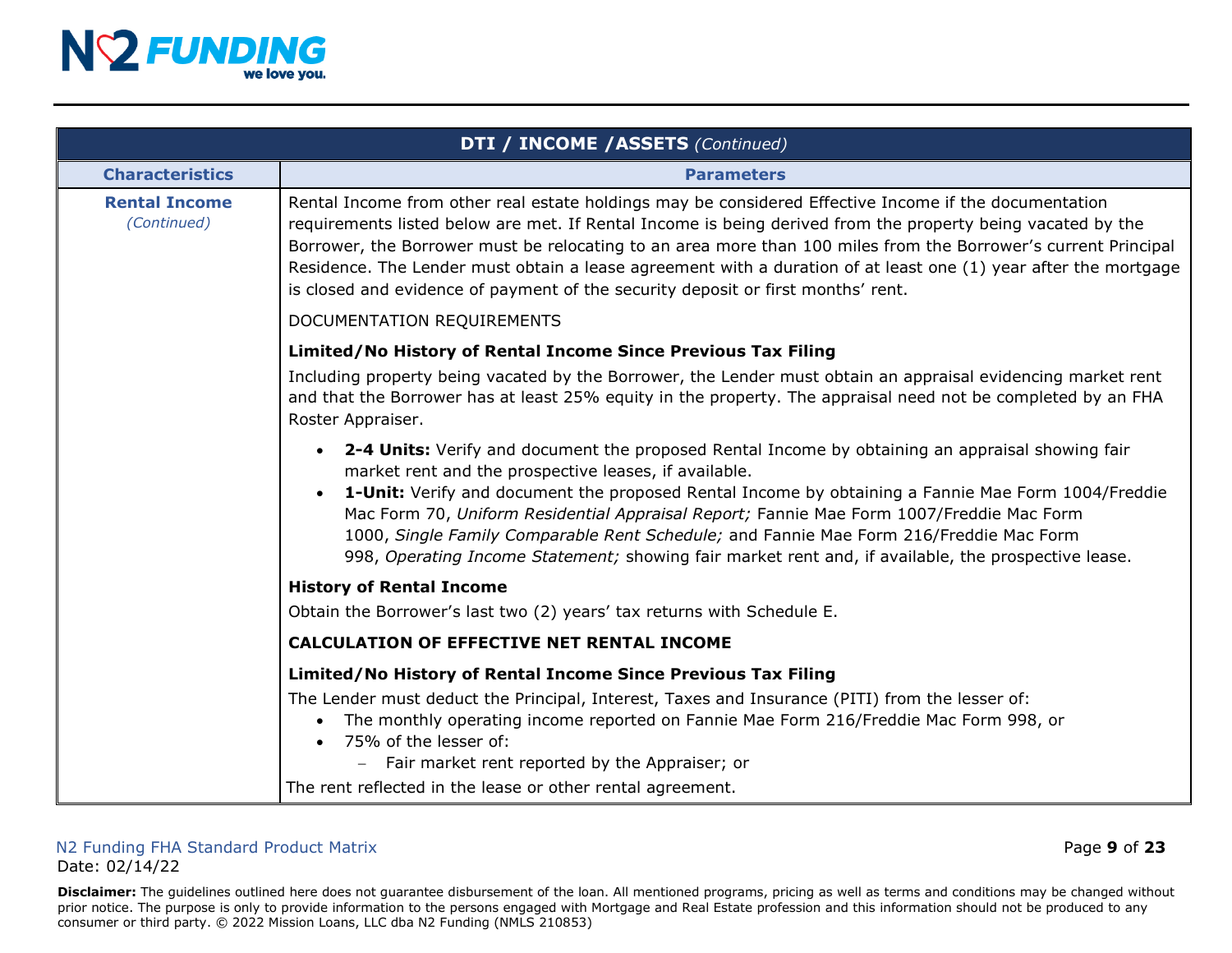

|                                            | <b>DTI / INCOME / ASSETS (Continued)</b>                                                                                                                                                                                                                                                                                                                                                                                                                                                                                                                                                                                                                                                                                                                                                                                                                                                |  |  |
|--------------------------------------------|-----------------------------------------------------------------------------------------------------------------------------------------------------------------------------------------------------------------------------------------------------------------------------------------------------------------------------------------------------------------------------------------------------------------------------------------------------------------------------------------------------------------------------------------------------------------------------------------------------------------------------------------------------------------------------------------------------------------------------------------------------------------------------------------------------------------------------------------------------------------------------------------|--|--|
| <b>Characteristics</b>                     | <b>Parameters</b>                                                                                                                                                                                                                                                                                                                                                                                                                                                                                                                                                                                                                                                                                                                                                                                                                                                                       |  |  |
| <b>Rental Income</b><br>(Continued)        | <b>History of Net Rental Income</b><br>The Lender must calculate the net Rental Income by averaging the amount shown on Schedule E, provided<br>$\bullet$<br>the Borrower continues to own all properties included on Schedule E. Depreciation shown on Schedule E may<br>be added back to the net income or loss.<br>If the property has been owned for less than two (2) years, the Lender must annualize the Rental Income for<br>the length of time the property has been owned.<br>For properties with less than two (2) years of Rental Income history, the Lender must document the date of<br>acquisition by providing the Mortgage/Deed of Trust, Closing Disclosure or other legal document.<br>Positive net Rental Income must be added to the Borrower's Effective Income.<br>$\bullet$<br>Negative net Rental Income must be included as a debt/liability.<br>$\bullet$    |  |  |
| <b>Self-Employed</b>                       | The Lender must obtain complete federal income tax returns (2 Years), including all schedules.<br>$\bullet$<br>Lender must obtain a YTD profit and loss (P&L) statement and balance sheet if more than a calendar quarter<br>$\bullet$<br>has elapsed since the date the most recent calendar or fiscal year-end tax return was filed by Borrower.<br>A balance sheet is not required for self-employed Borrowers filing Schedule C income.                                                                                                                                                                                                                                                                                                                                                                                                                                             |  |  |
| <b>Compensating Factors</b><br>(Manual UW) | Minimal Increase in<br>A minimal increase in housing payment may be cited as a compensating factor subject<br>to the following requirements:<br><b>Housing Payment</b><br>The new total monthly Mortgage Payment does not exceed the current total<br>$\bullet$<br>monthly housing payment by more than \$100 or 5%, whichever is less, and<br>There is a documented 12-month housing payment history with no more than<br>one (1) 30-day late payment. In cash-out refinance transactions all payments on<br>the mortgage being refinanced must have been made within the month due for<br>the previous 12 months.<br>If the Borrower has no current housing payment, Lenders may not cite this<br>$\bullet$<br>compensating factor.<br>The current total monthly housing payment refers to the Borrower's current total<br>Mortgage Payment or current total monthly rent obligation. |  |  |

#### N2 Funding FHA Standard Product Matrix Page **10** of **23** Date: 02/14/22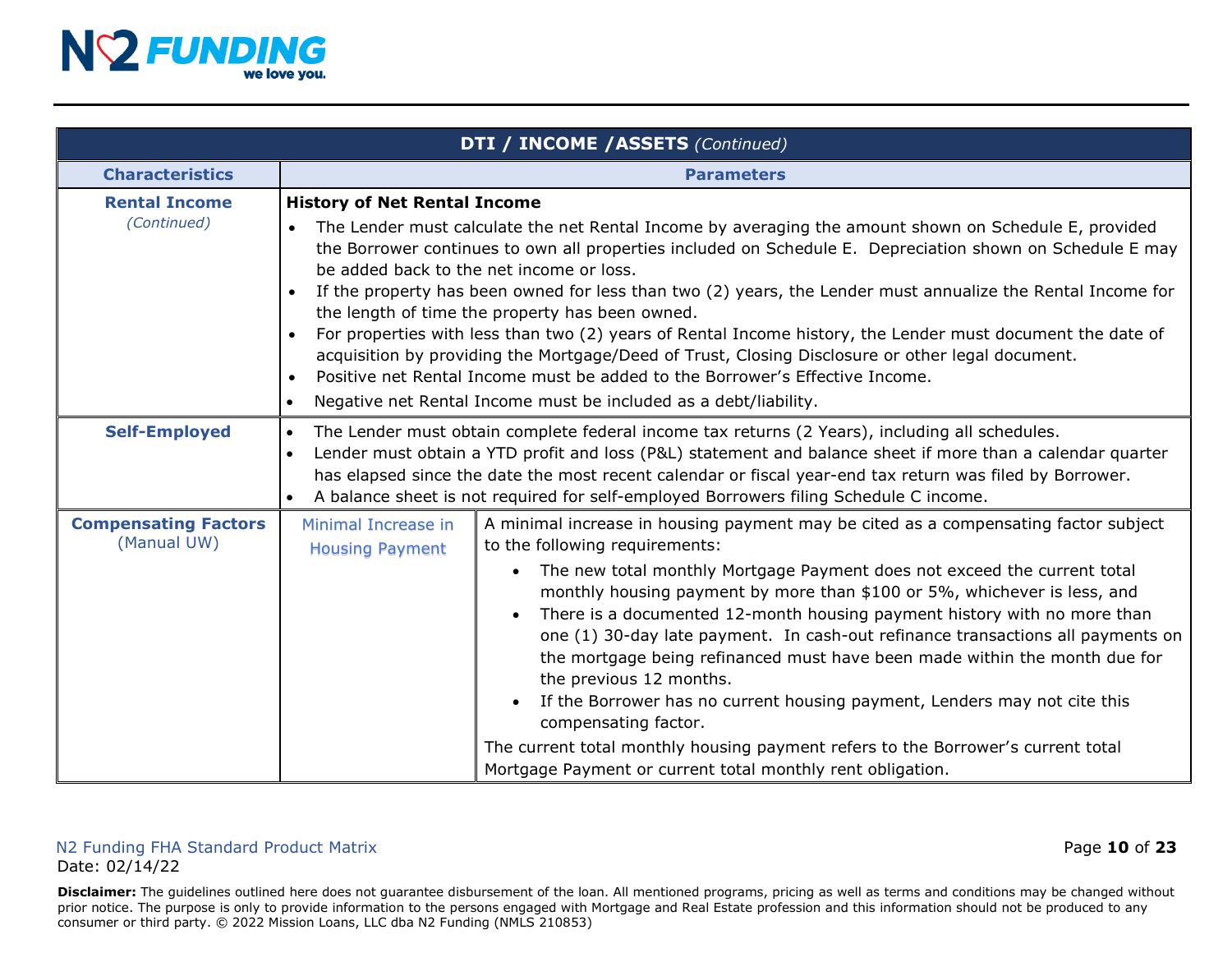

| <b>DTI / INCOME / ASSETS (Continued)</b>   |                       |                                                                                                                                                                                                                                                                                                                                                                                                                                                                                                                                                                                                                                                                                                                                                                                                                                                                                                                                   |
|--------------------------------------------|-----------------------|-----------------------------------------------------------------------------------------------------------------------------------------------------------------------------------------------------------------------------------------------------------------------------------------------------------------------------------------------------------------------------------------------------------------------------------------------------------------------------------------------------------------------------------------------------------------------------------------------------------------------------------------------------------------------------------------------------------------------------------------------------------------------------------------------------------------------------------------------------------------------------------------------------------------------------------|
| <b>Characteristics</b>                     | <b>Parameters</b>     |                                                                                                                                                                                                                                                                                                                                                                                                                                                                                                                                                                                                                                                                                                                                                                                                                                                                                                                                   |
| <b>Compensating Factors</b><br>(Manual UW) | <b>Cash Reserve</b>   | Verified and documented Cash Reserves may be cited as a compensating factor subject<br>to the following requirements:<br>• 1 and 2 units: Reserves are equal to or exceed three (3) total monthly Mortgage<br>Payments, or<br>3 and 4 Units: Reserves are equal to or exceed six (6) total monthly Mortgage<br>Payments.<br>Reserves are calculated as the Borrower's total assets, less:<br>The total funds required to close the mortgage,<br>Gifts,<br>Borrower funds, and<br>Cash received at closing in a cash-out refinance transaction or incidental cash received<br>at closing in the mortgage transaction.                                                                                                                                                                                                                                                                                                              |
|                                            | No Discretionary Debt | "No discretionary debt" may be cited as a compensating factor subject to the following<br>requirements:<br>The Borrower's housing payment is the only open account with an outstanding<br>balance that is not paid off monthly,<br>The credit report shows established credit lines in the Borrower's name open for<br>at least six (6) months, and<br>The Borrower can document that these accounts have been paid off in full<br>monthly to at least the past six (6) months.<br>Borrowers who have no established credit other than their housing payment, no other<br>credit lines in their own name open for at least six (6) months, or who cannot document<br>that all other accounts are paid off in full monthly for at least the past six months, do<br>not qualify under this criterion. Credit lines not in the Borrower's name but for which he<br>or she is an authorized user do not qualify under this criterion. |

#### N2 Funding FHA Standard Product Matrix **Page 11 of 23** and  $\overline{a}$  **Page 11 of 23** Date: 02/14/22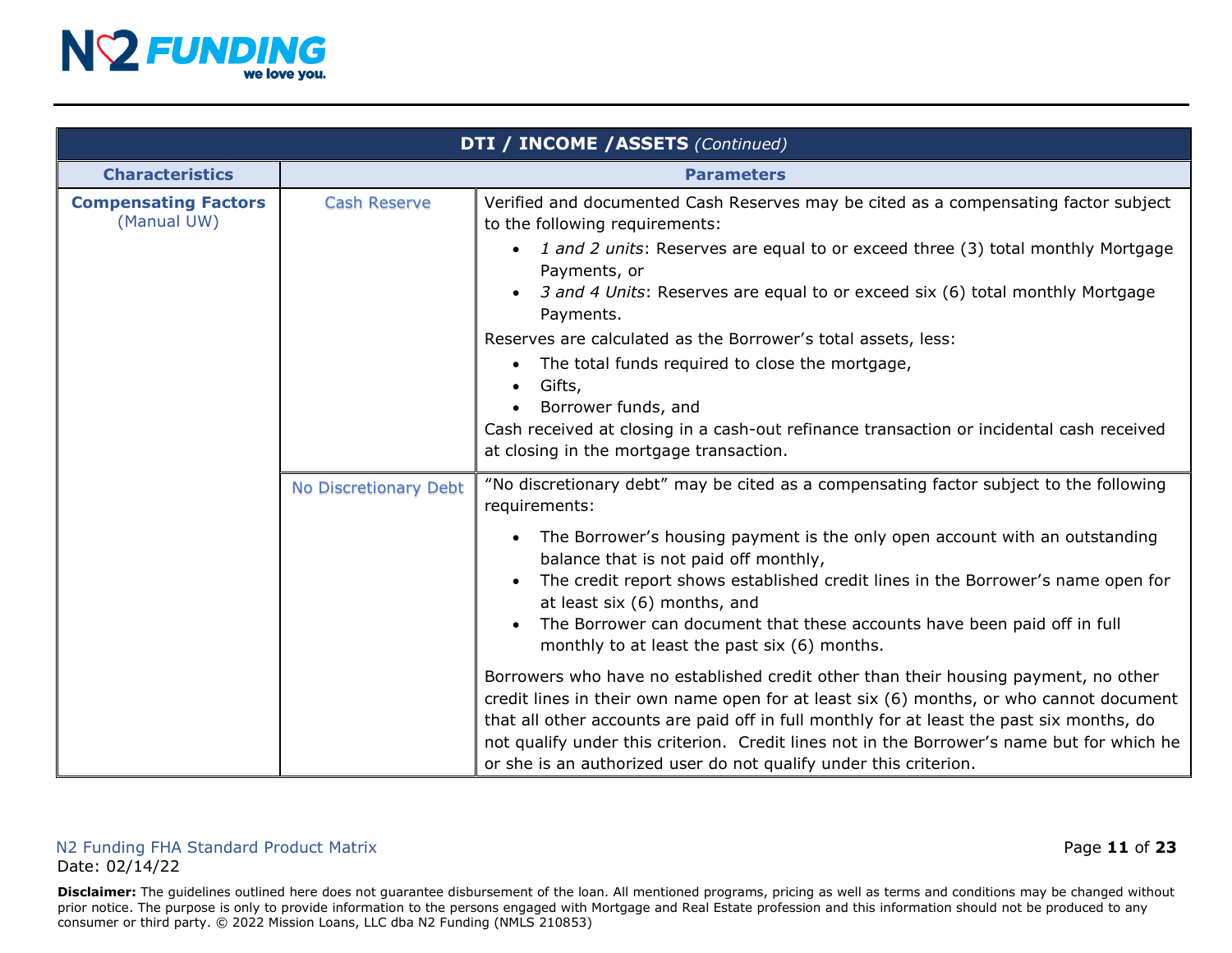

| <b>DTI / INCOME / ASSETS (Continued)</b>                  |                                                                                                                                                                                                                                                                                                                                                                                                                                                                                                                                                                                                                                                                                                                                                                                                                                                                                                                                                                               |                                                                                                                                                                                                                                                                                                                                                                                                                                                                                                                                                                                                                                                                                                                                                                                                                   |
|-----------------------------------------------------------|-------------------------------------------------------------------------------------------------------------------------------------------------------------------------------------------------------------------------------------------------------------------------------------------------------------------------------------------------------------------------------------------------------------------------------------------------------------------------------------------------------------------------------------------------------------------------------------------------------------------------------------------------------------------------------------------------------------------------------------------------------------------------------------------------------------------------------------------------------------------------------------------------------------------------------------------------------------------------------|-------------------------------------------------------------------------------------------------------------------------------------------------------------------------------------------------------------------------------------------------------------------------------------------------------------------------------------------------------------------------------------------------------------------------------------------------------------------------------------------------------------------------------------------------------------------------------------------------------------------------------------------------------------------------------------------------------------------------------------------------------------------------------------------------------------------|
| <b>Characteristics</b>                                    | <b>Parameters</b>                                                                                                                                                                                                                                                                                                                                                                                                                                                                                                                                                                                                                                                                                                                                                                                                                                                                                                                                                             |                                                                                                                                                                                                                                                                                                                                                                                                                                                                                                                                                                                                                                                                                                                                                                                                                   |
| <b>Compensating Factors</b><br>(Manual UW)<br>(Continued) | <b>Significant Additional</b><br><b>Income</b>                                                                                                                                                                                                                                                                                                                                                                                                                                                                                                                                                                                                                                                                                                                                                                                                                                                                                                                                | Additional income from overtime, bonuses, part-time or seasonal employment that is<br>$\bullet$<br>not reflected in effective income can be cited as a compensating factor subject to the<br>following requirements:<br>- The Lender must verify and document that the Borrower has received this<br>income for least one (1) year, and it will likely continue, and<br>The income, if it were included in gross effective income, is sufficient to<br>reduce the qualifying ratios to not more than 37/47.<br>Income from non-borrowing spouses or other parties not obligated for the mortgage<br>may not be counted under this criterion.<br>This compensating factor may be cited only in conjunction with another<br>compensating factor when qualifying ratios exceed 37/47 but are not more than<br>40/50. |
|                                                           | <b>Residual Income</b>                                                                                                                                                                                                                                                                                                                                                                                                                                                                                                                                                                                                                                                                                                                                                                                                                                                                                                                                                        | See Specific Calculation for Residual Income.                                                                                                                                                                                                                                                                                                                                                                                                                                                                                                                                                                                                                                                                                                                                                                     |
| <b>Reserves</b>                                           | The Lender must verify and document reserves equivalent to:<br>$\bullet$<br>1-2 Units (TOTAL/AUS A/E): None<br>3-4 Units: Three (3) months' Principal, Interest, Taxes, and Insurance (PITI) after closing<br>For manually underwritten mortgages, the Lender must verify and document reserves equivalent to one (1)<br>$\bullet$<br>months' PITI after closing for $1 - 2$ -unit properties.<br>The Lender must verify and document all assets submitted to the Automated Underwriting System (AUS).<br>Reserves refer t the sum of the Borrower's verified and documented liquid assets, minus the total funds the<br>Borrower is required to pay at closing.<br>Manual Underwriting of the Borrower - Reserves do not include:<br>$\bullet$<br>The amount of cash taken at settlement in cash-out transactions,<br>Incidental cash received at settlement in other loan transactions,<br>Gift funds,<br>Equity in another property, or<br>Borrowed funds from any source. |                                                                                                                                                                                                                                                                                                                                                                                                                                                                                                                                                                                                                                                                                                                                                                                                                   |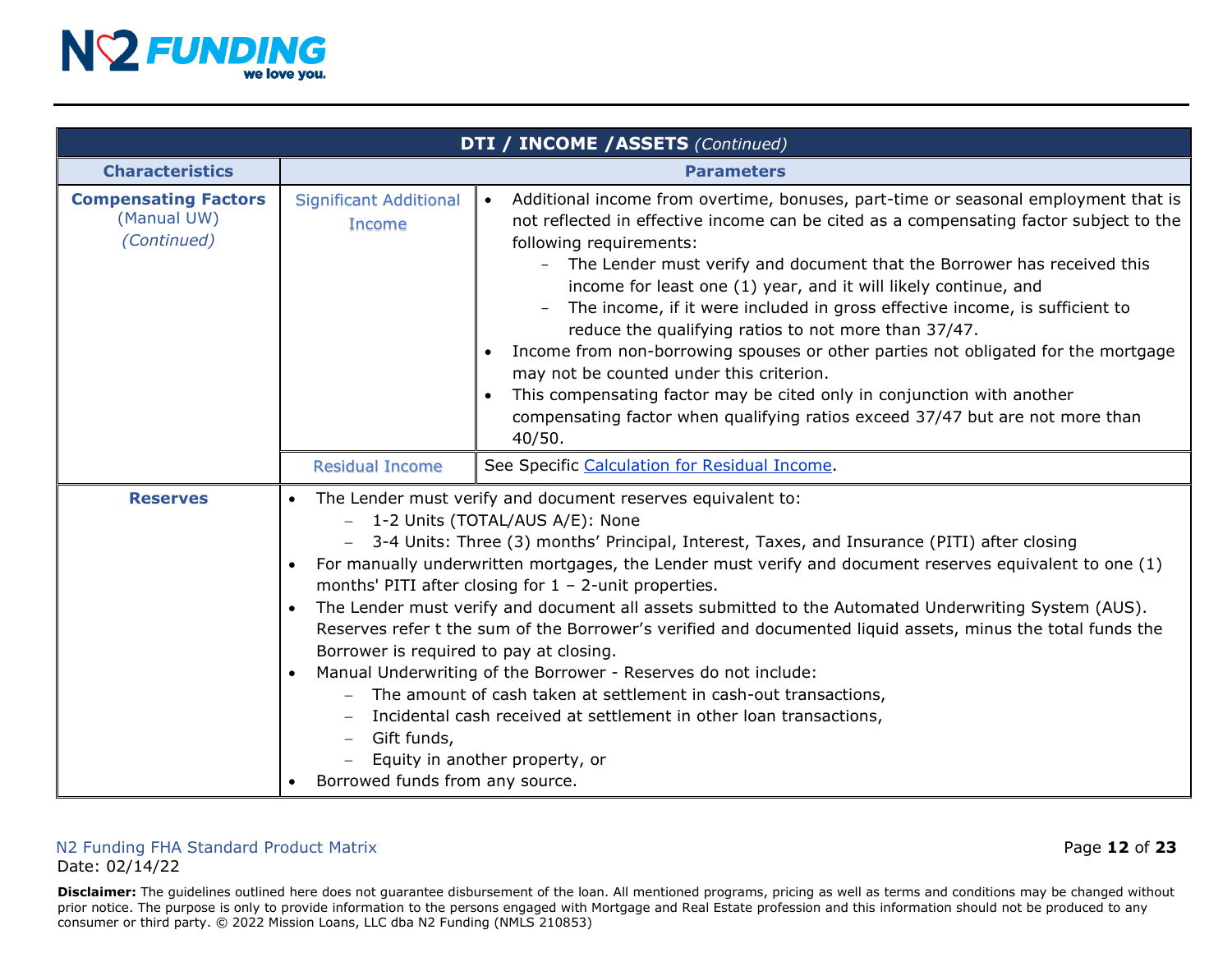

|                                | DTI / INCOME / ASSETS (Continued)                                                                                                                                                                                                                                                                                                                                                                                                                                                                                                                                                                                                                                                                                                                                                                                                                                                                                                                                                                                                                                                                                                                                                           |  |  |
|--------------------------------|---------------------------------------------------------------------------------------------------------------------------------------------------------------------------------------------------------------------------------------------------------------------------------------------------------------------------------------------------------------------------------------------------------------------------------------------------------------------------------------------------------------------------------------------------------------------------------------------------------------------------------------------------------------------------------------------------------------------------------------------------------------------------------------------------------------------------------------------------------------------------------------------------------------------------------------------------------------------------------------------------------------------------------------------------------------------------------------------------------------------------------------------------------------------------------------------|--|--|
| <b>Characteristics</b>         | <b>Parameters</b>                                                                                                                                                                                                                                                                                                                                                                                                                                                                                                                                                                                                                                                                                                                                                                                                                                                                                                                                                                                                                                                                                                                                                                           |  |  |
| <b>Reserves</b><br>(Continued) | Underwriting the Borrower Using the TOTAL Mortgage Scorecard (TOTAL) - Reserves do not include:<br>$\bullet$<br>The amount of cash taken at settlement in cash-out transactions,<br>Incidental cash received at settlement in other loan transactions,<br>Equity in another property, or<br>Borrowed funds from any source.                                                                                                                                                                                                                                                                                                                                                                                                                                                                                                                                                                                                                                                                                                                                                                                                                                                                 |  |  |
| <b>Asset Documentation</b>     | <b>Bank Statements:</b>                                                                                                                                                                                                                                                                                                                                                                                                                                                                                                                                                                                                                                                                                                                                                                                                                                                                                                                                                                                                                                                                                                                                                                     |  |  |
|                                | The Lender must verify and document the existence of and amounts in the Borrower's checking and savings<br>$\bullet$<br>accounts. For recently opened accounts and recent individual deposits of more than 1% of the Adjusted<br>Value, the Lender must obtain documentation of the deposits and verify that no debts were incurred to obtain<br>part, or all, of the Minimum Required Investment (MRI).<br>If the Borrower does not hold the deposit account solely, all non-Borrower parties on the account must<br>provide a written statement that the Borrower has full access and use of the funds.<br>The Lender must obtain:<br>$\bullet$<br>- A written Verification of Deposit (VOD) and the Borrower's most recent statement for each account, or<br>Electronic verification by a Third Part Verification (TPV) vendor of the Borrower's account covering<br>activity for a minimum of the most recent available month, subject to the following requirements:<br>The Borrower has authorized the Lender to use a TPV vendor to verify assets, and<br>The date of the data contained in the completed verification is current within 30 days of the<br>date of the verification. |  |  |
|                                | ALTERNATIVE DOCUMENTATION                                                                                                                                                                                                                                                                                                                                                                                                                                                                                                                                                                                                                                                                                                                                                                                                                                                                                                                                                                                                                                                                                                                                                                   |  |  |
|                                | If a VOD or direct electronic verification by a TPV vendor is not obtained, a statement showing the previous<br>month's ending balance for the most recent month is required. If the previous month's balance is not shown, the<br>Lender must obtain statement(s) for the most recent two (2) months.                                                                                                                                                                                                                                                                                                                                                                                                                                                                                                                                                                                                                                                                                                                                                                                                                                                                                      |  |  |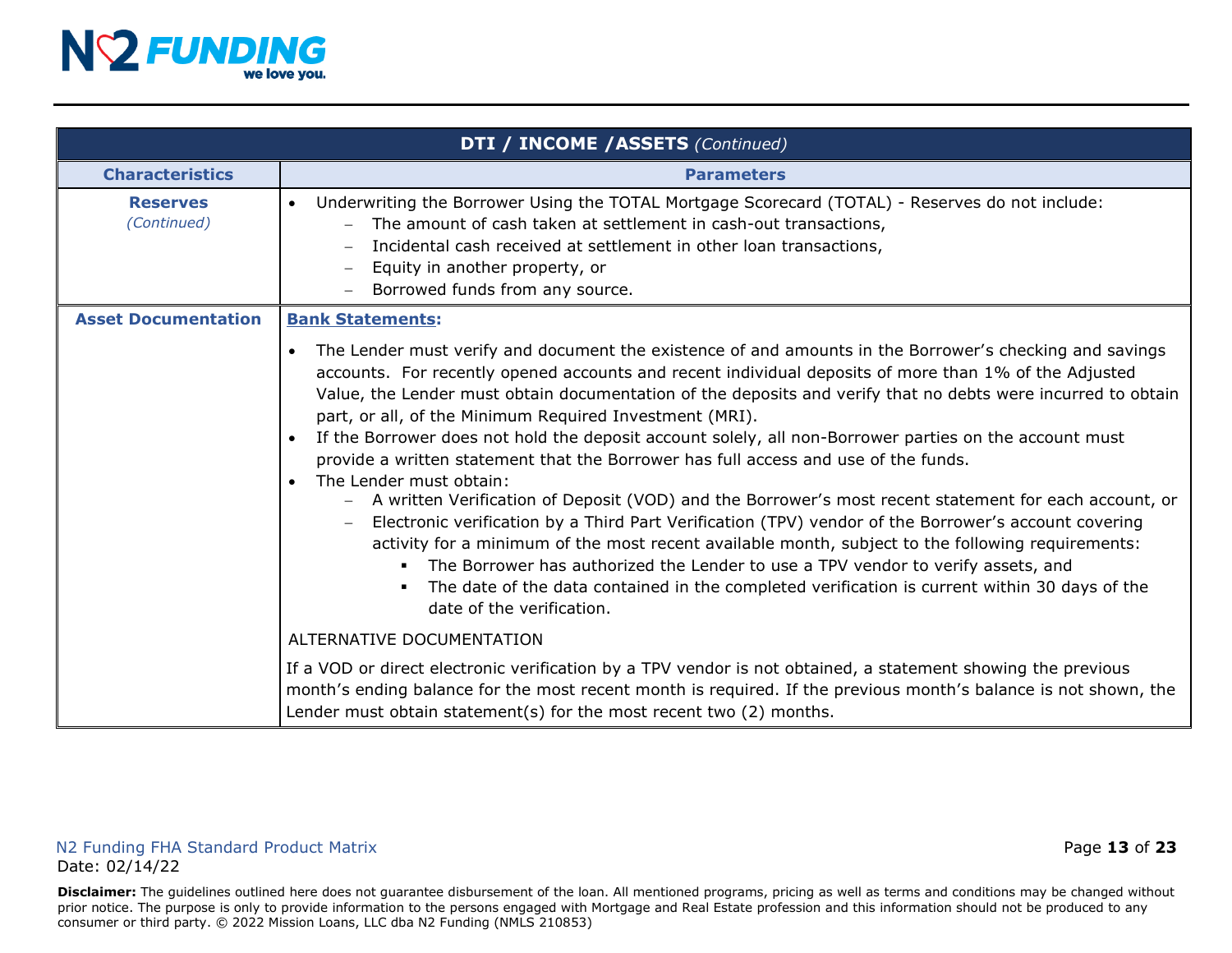

|                                           | <b>DTI / INCOME / ASSETS (Continued)</b>                                                                                                                                                                                                                                                                                                                                                                                                                                                                                                                                                                                                                                                                                                                                                                                                                                                                                                                                                                                                     |  |  |
|-------------------------------------------|----------------------------------------------------------------------------------------------------------------------------------------------------------------------------------------------------------------------------------------------------------------------------------------------------------------------------------------------------------------------------------------------------------------------------------------------------------------------------------------------------------------------------------------------------------------------------------------------------------------------------------------------------------------------------------------------------------------------------------------------------------------------------------------------------------------------------------------------------------------------------------------------------------------------------------------------------------------------------------------------------------------------------------------------|--|--|
| <b>Characteristics</b>                    | <b>Parameters</b>                                                                                                                                                                                                                                                                                                                                                                                                                                                                                                                                                                                                                                                                                                                                                                                                                                                                                                                                                                                                                            |  |  |
| <b>Asset Documentation</b><br>(Continued) | <b>Retirement Account:</b><br>Retirement Accounts refer to assets accumulated by the Borrower for the purpose of retirement. The Lender<br>may include up to 60% of the value of assets, less any existing loans, from the Borrower's retirement accounts,<br>such as IRAs, thrift savings plans, 401(k) plan, and Keogh accounts, unless the Borrower provides conclusive<br>evidence that a higher percentage may be withdrawn after subtracting any federal income tax and withdrawal<br>penalties. The portion of the assets not used to meet closing requirements, after adjusting for taxes and<br>penalties, may be counted as Reserves. The Lender must obtain the most recent monthly or quarterly statement<br>to verify and document the existence and amounts in the Borrower's retirement accounts, the Borrower's<br>eligibility for withdrawals, and the terms and conditions for withdrawal from any retirement account. If any<br>portion of the asset is required for funds to close, evidence of liquidation is required. |  |  |
| <b>Gifts</b>                              | Gifts refer to contributions of cash or equity with no expectation of repayment.<br>Gifts may be provided by:<br>$\bullet$<br>The Borrower's Family Member (defined as):<br>Child - Son, Stepson, Daughter, or Stepdaughter<br>Parent or Grandparent - Stepparent/Grandparent, or Foster Parent/Grandparent<br>Spouse or Domestic Partner<br>Legally-adopted Son or Daughter, including a child who is placed with the Borrower by an<br>authorized agency for legal adoption<br>Foster child<br>Brother, Stepbrother, Sister, Stepsister<br>Uncle or Aunt<br>Son-in-Law, Daughter-in-Law, Father-in-Law, Mother-in-Law, Brother-in-Law or Sister-in-Law<br>of the Borrower<br>The Borrower's Employer or Labor Union<br>A close Friend with a clearly defined and documented interest in the Borrower<br>A Charitable Organization<br>A Governmental Agency or Public Entity that has a program providing homeownership assistance to                                                                                                       |  |  |

#### N2 Funding FHA Standard Product Matrix **And Access 23** Page 14 of 23 Date: 02/14/22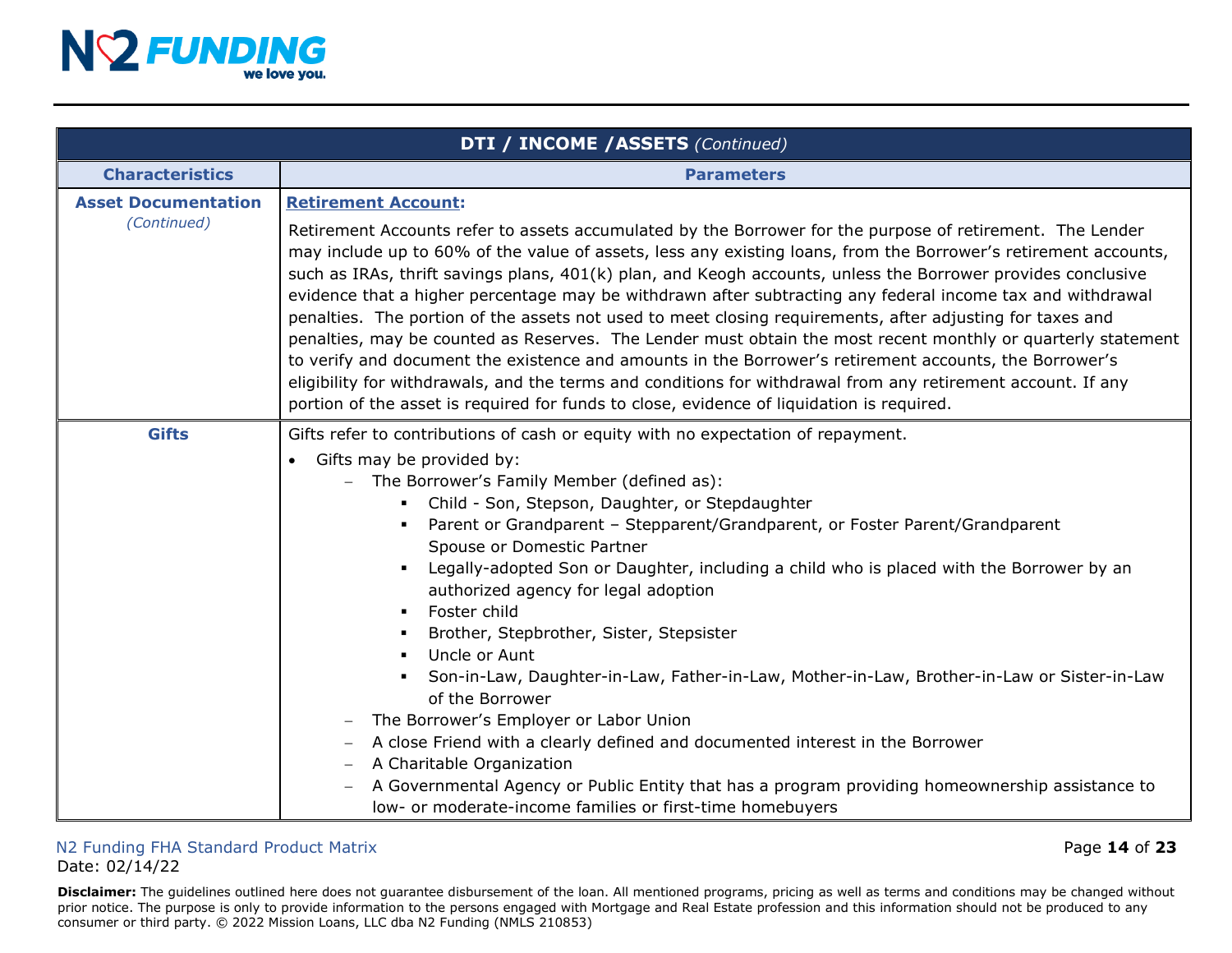

|                             | DTI / INCOME / ASSETS (Continued)                                                                                                                                                                                                                                                                                                                                                                                                                                                                                                                                                                                                                                                                                                                                                                                                                                                                    |  |  |
|-----------------------------|------------------------------------------------------------------------------------------------------------------------------------------------------------------------------------------------------------------------------------------------------------------------------------------------------------------------------------------------------------------------------------------------------------------------------------------------------------------------------------------------------------------------------------------------------------------------------------------------------------------------------------------------------------------------------------------------------------------------------------------------------------------------------------------------------------------------------------------------------------------------------------------------------|--|--|
| <b>Characteristics</b>      | <b>Parameters</b>                                                                                                                                                                                                                                                                                                                                                                                                                                                                                                                                                                                                                                                                                                                                                                                                                                                                                    |  |  |
| <b>Gifts</b><br>(Continued) | Cash on Hand is not an acceptable source of Donor gift funds.<br>$\bullet$<br>Only Family Members may provide equity credit as a gift on property being sold to other Family Members.<br>$\bullet$<br>DOCUMENTATION REQUIREMENTS                                                                                                                                                                                                                                                                                                                                                                                                                                                                                                                                                                                                                                                                     |  |  |
|                             | The Lender must obtain a gift letter signed and dated by the Donor and Borrower that includes the following:<br>The Donor's name, address, telephone number<br>$\bullet$<br>The Donor's relationship to the Borrower<br>The dollar amount of the gift<br>$\bullet$<br>A statement that no repayment is required                                                                                                                                                                                                                                                                                                                                                                                                                                                                                                                                                                                      |  |  |
|                             | <b>VERIFICATION REQUIREMENTS</b>                                                                                                                                                                                                                                                                                                                                                                                                                                                                                                                                                                                                                                                                                                                                                                                                                                                                     |  |  |
|                             | The Lender must verify and document the transfer of gift funds from the Donor to the Borrower in accordance<br>with the following requirements:<br>If the gift funds have been verified in the Borrower's account, obtain the Donor's bank statement<br>showing the withdrawal and evidence of the deposit into the Borrower's account.<br>If gift funds are not verified in the Borrower's account, obtain the certified check, money order, cashier's<br>$\bullet$<br>check, wire transfer or other official check evidencing payment to the Borrower or settlement agent, and the<br>Donor's bank statement evidencing sufficient funds for the amount for the gift.<br>If gift funds are paid directly to the settlement agent, Lender must verify that the settlement agent received<br>the funds from the Donor for the amount of the gift, and that the funds were from an acceptable source. |  |  |
| <b>Gifts of Equity</b>      | Only Family Members may provide equity credit as a gift on property being sold to other Family Members.<br>$\bullet$<br>The Lender must obtain a gift letter signed and dated by the Donor and Borrower that includes the following:<br>The Donor's name, address, telephone number<br>The Donor's relationship to the Borrower<br>The dollar amount of the gift<br>A statement that no repayment is required                                                                                                                                                                                                                                                                                                                                                                                                                                                                                        |  |  |

#### N2 Funding FHA Standard Product Matrix **All and Standard Product Matrix** Page 15 of 23 Date: 02/14/22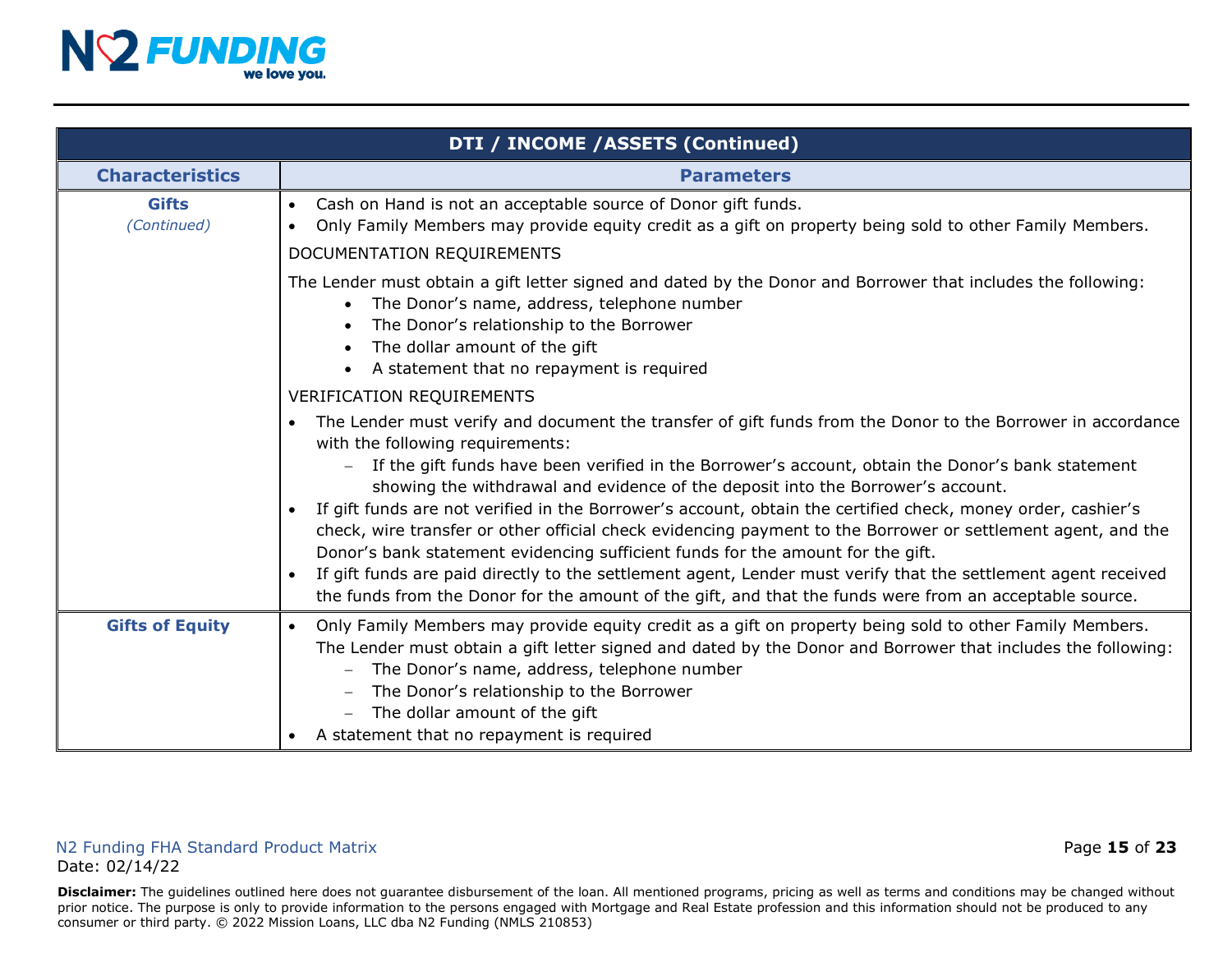

|                              | <b>PROPERTY</b>                                                                                                                                                                                                                                                                                                                                                                                                                                                                                                                                                                                                                                                                                                                                                                                    |
|------------------------------|----------------------------------------------------------------------------------------------------------------------------------------------------------------------------------------------------------------------------------------------------------------------------------------------------------------------------------------------------------------------------------------------------------------------------------------------------------------------------------------------------------------------------------------------------------------------------------------------------------------------------------------------------------------------------------------------------------------------------------------------------------------------------------------------------|
| <b>Characteristics</b>       | <b>Parameters</b>                                                                                                                                                                                                                                                                                                                                                                                                                                                                                                                                                                                                                                                                                                                                                                                  |
| <b>Eligible Properties</b>   | Single Family Residence (Attached/Detached)<br>$\bullet$<br>Condos - HUD Approved or Single Unit Approval (Site Condos or Detached Condos do not require approval)<br>2-4 Units<br>$\bullet$<br>Manufactured Homes (see Manufactured Guidelines below)<br>$\bullet$                                                                                                                                                                                                                                                                                                                                                                                                                                                                                                                                |
| <b>Ineligible Properties</b> | Co-ops (co-operatives)<br>$\bullet$<br>Land trust<br>$\bullet$<br>Leasehold estate condo projects<br>$\bullet$<br>Indian/Tribal Lands<br>$\bullet$<br><b>Condo Hotels</b><br>$\bullet$<br>Non-Warrantable Condos<br>$\bullet$<br>Properties encumbered with private Transfer Fees<br>$\bullet$<br>FHA Loans: The following are ineligible:<br>$\bullet$<br>- Manufactured Homes - Single and Leasehold<br>Properties with individual purification water system<br>$\qquad \qquad -$                                                                                                                                                                                                                                                                                                                |
| <b>Disaster Policy</b>       | If an appraisal was completed on or prior to the incident period date(s) of the disaster, a disaster inspection will<br>be required.<br>The inspection must be dated after the incident period<br>$\bullet$<br>If utilities have not been fully restored to the area, the Appraiser is not required to ensure utilities are on at<br>$\bullet$<br>the time of reinspection,<br>All damages must be repaired, and the subject property restored to its pre-disaster condition, or better, with<br>$\bullet$<br>appropriate and applicable documentation.<br>Lender Certification may be provided in lieu of Reinspection<br>$\bullet$<br>If an appraisal was not required due to product type (FHA Streamline), a disaster inspection with interior and<br>$\bullet$<br>exterior photos is required |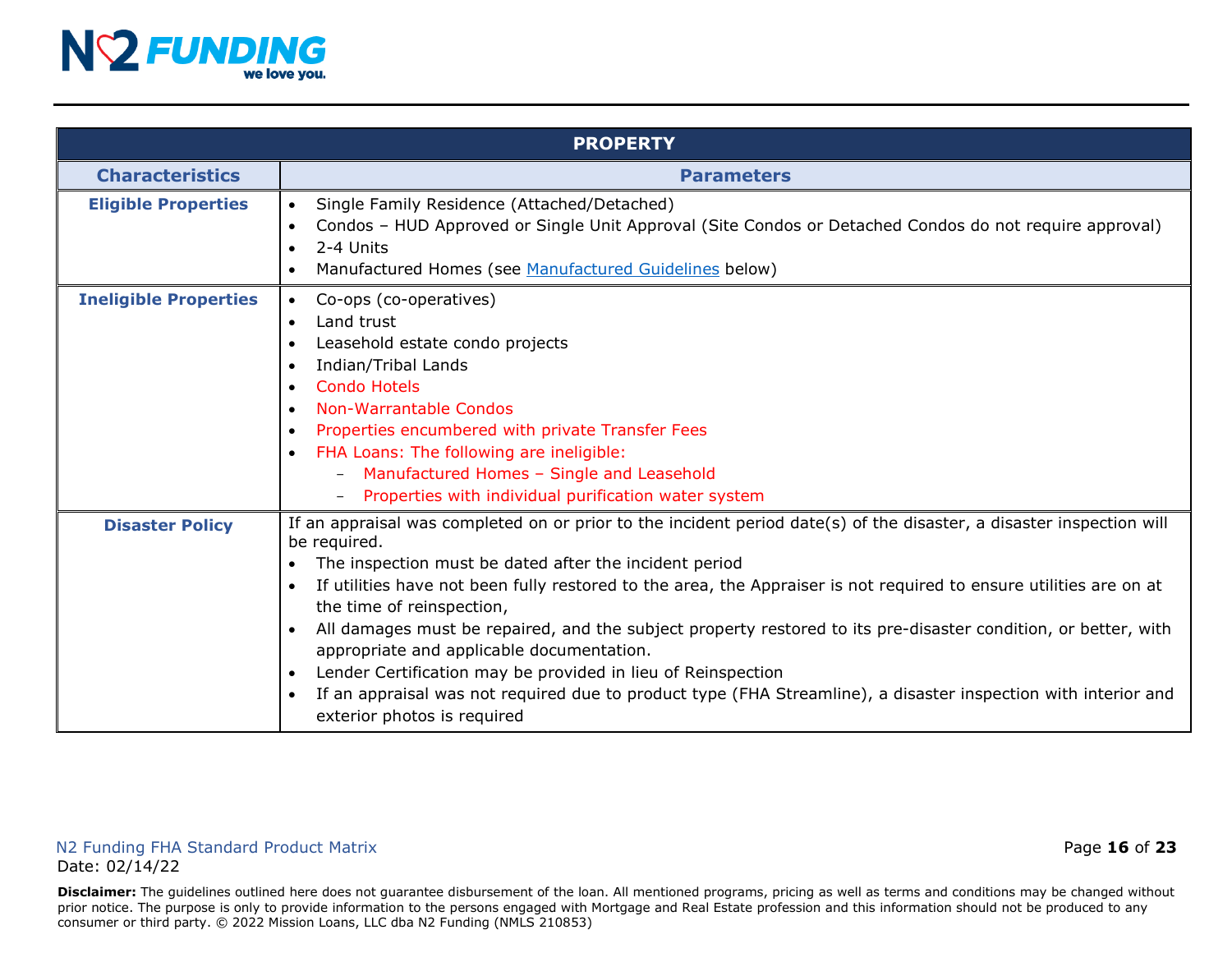

|                                                    | <b>Property</b> (Continued)                                                                                                                                                                                                                                                                                                                                                                                                                                                                |  |  |
|----------------------------------------------------|--------------------------------------------------------------------------------------------------------------------------------------------------------------------------------------------------------------------------------------------------------------------------------------------------------------------------------------------------------------------------------------------------------------------------------------------------------------------------------------------|--|--|
| <b>Characteristics</b>                             | <b>Parameters</b>                                                                                                                                                                                                                                                                                                                                                                                                                                                                          |  |  |
| <b>Unpermitted</b><br><b>Conversions/Additions</b> | <b>Garage Conversions:</b><br>If the garage door is still attached: The appraiser must appraise it as a garage, assign a cost to cure, state<br>$\bullet$<br>whether it was done in a workmanlike manner and that the addition conforms to the original structure and                                                                                                                                                                                                                      |  |  |
|                                                    | meets HUD Minimum Property Requirements (MPR).<br>If the garage door has been removed: The above requirements apply and the appraiser must include at least<br>one comparable that has an unpermitted garage conversion with the door removed in order to give it value as<br>a garage. If the appraiser cannot find at least one comparable to support that is common for the area, no<br>value may be given to the garage at all.                                                        |  |  |
|                                                    | <b>Unpermitted Room Additions:</b>                                                                                                                                                                                                                                                                                                                                                                                                                                                         |  |  |
|                                                    | HUD allows unpermitted room additions, such as a bedroom, bathroom etc. The appraiser must certify that it<br>$\bullet$<br>has been done in a workmanlike manner, conforms to the structure and meets HUD's MPR.<br>If the appraiser gives the unpermitted room addition value, HUD requires at least one comparable closed sale<br>$\bullet$<br>to document market acceptance of the property. If no closed comparables are available, value may not be<br>given to the room addition(s). |  |  |
|                                                    | <b>Unpermitted Accessory Units:</b>                                                                                                                                                                                                                                                                                                                                                                                                                                                        |  |  |
|                                                    | HUD allows unpermitted accessory units, also referred to as mother-in-law units or guest quarters. It is the<br>$\bullet$<br>appraiser's responsibility to certify that the property complies with local zoning requirements.<br>The appraiser must comply with the same requirements as listed above for unpermitted room additions.<br>$\bullet$<br>The accessory unit MAY NOT be income producing.<br>$\bullet$                                                                         |  |  |
|                                                    | <b>Unpermitted/Illegal Units:</b>                                                                                                                                                                                                                                                                                                                                                                                                                                                          |  |  |
|                                                    | This type of unit differs from an accessory unit insofar that it is income producing and separately metered and<br>does not comply with local zoning requirements. This is not permitted under any circumstances.                                                                                                                                                                                                                                                                          |  |  |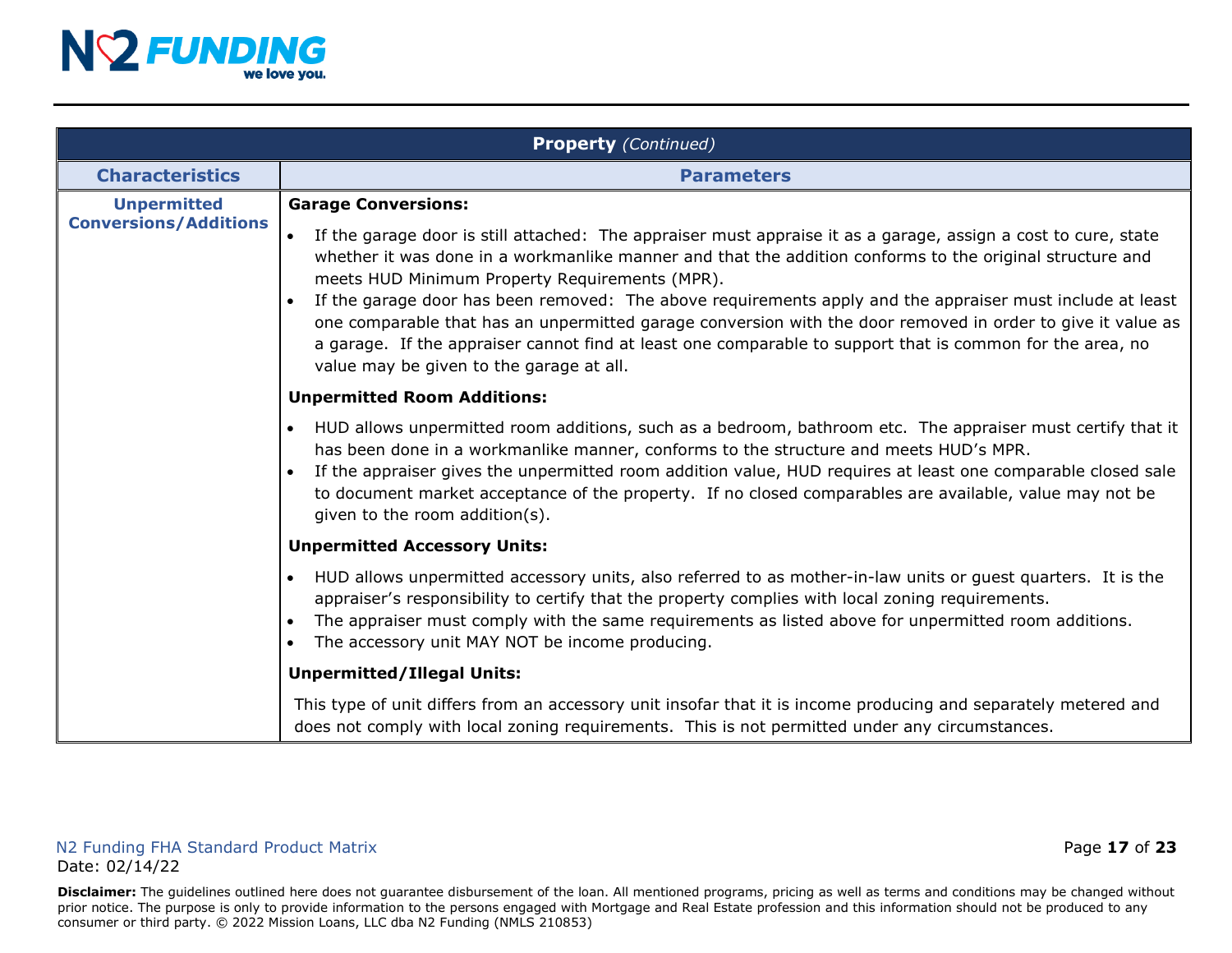

|                        | <b>Property</b> (Continued)                                                                                                                                                                                                                                                                                                                                                                                                                                                                                                                          |  |  |
|------------------------|------------------------------------------------------------------------------------------------------------------------------------------------------------------------------------------------------------------------------------------------------------------------------------------------------------------------------------------------------------------------------------------------------------------------------------------------------------------------------------------------------------------------------------------------------|--|--|
| <b>Characteristics</b> | <b>Parameters</b>                                                                                                                                                                                                                                                                                                                                                                                                                                                                                                                                    |  |  |
| <b>FHA Flips</b>       | The eligibility of a property for a mortgage insured by FHA is determined by the time that has elapsed between<br>the date the Seller acquired title to the property and the date of execution of the sales contract that will result in<br>the FHA-insured mortgage. FHA defines the Seller's date of acquisition as the date the Seller acquired legal<br>ownership of that property. FHA defines the resale date as the date of execution of the sales contract by all<br>parties intending to finance the property with an FHA-insured mortgage. |  |  |
|                        | Resales Occurring within 90 Days or Fewer After Acquisition:                                                                                                                                                                                                                                                                                                                                                                                                                                                                                         |  |  |
|                        | A property that is being resold within 90 days or fewer following the current owner's date of acquisition is not<br>eligible for an FHA-insured Mortgage.                                                                                                                                                                                                                                                                                                                                                                                            |  |  |
|                        | <b>Resales Occurring Between 91-180 Days After Acquisition:</b>                                                                                                                                                                                                                                                                                                                                                                                                                                                                                      |  |  |
|                        | • A Lender must obtain a second appraisal by another appraiser if:<br>The resale date of a property is between 91 and 180 days following the acquisition of the property by<br>the Seller, and<br>The resale price is 100% "over the purchase price" paid by the Seller to acquire the property.                                                                                                                                                                                                                                                     |  |  |
|                        | The second appraisal from a different appraiser must include documentation to support the increased value.<br>$\bullet$<br>If the second appraisal supports a value of the property that is more than 5% lower than the value of the first<br>$\bullet$<br>appraisal, the lower value must be used as the property value in determining the adjusted value. The cost of<br>the second appraisal may not be charged to the Borrower. The Lender must obtain a 12-month chain of title<br>documenting compliance with time restrictions on resales.    |  |  |
|                        | <b>Exceptions to FHA property flipping restrictions are made for:</b>                                                                                                                                                                                                                                                                                                                                                                                                                                                                                |  |  |
|                        | Properties acquired by an employer or relocation agency in connection with the relocation of an employee<br>$\bullet$<br>Resales by HUD under its real estate owned (REO) program<br>Sales by other U.S. government agencies of Single-Family Properties pursuant to programs operated by<br>these agencies                                                                                                                                                                                                                                          |  |  |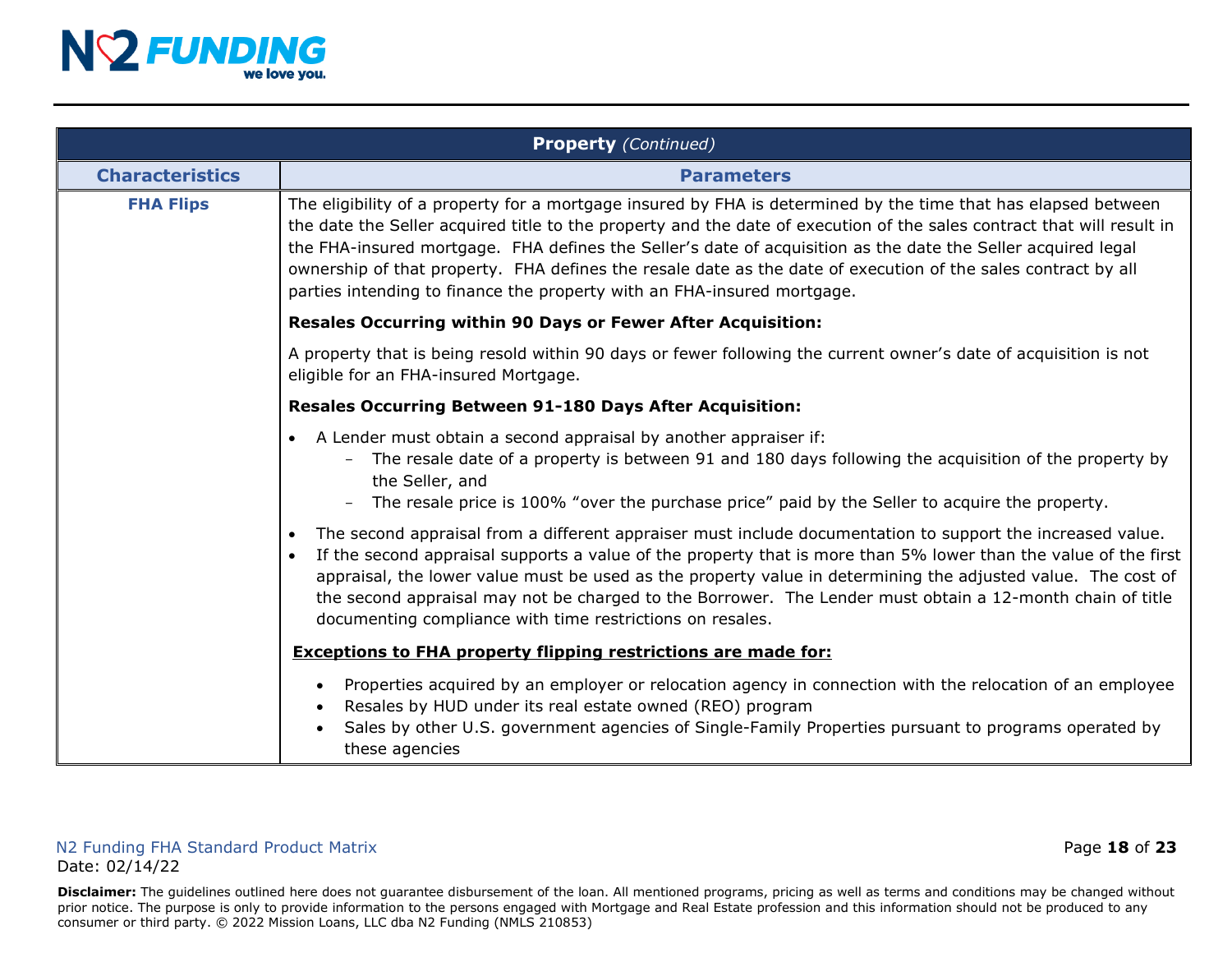

<span id="page-18-0"></span>

|                                          | <b>Property</b> (Continued)                                                                                                                                                                                                                                                                                                                                                                                                                                                                                                                                                                                                                                                                                                                                                                                                                                                                                                                                                                                                                                                                                                                                                                                                                                                                                    |  |  |
|------------------------------------------|----------------------------------------------------------------------------------------------------------------------------------------------------------------------------------------------------------------------------------------------------------------------------------------------------------------------------------------------------------------------------------------------------------------------------------------------------------------------------------------------------------------------------------------------------------------------------------------------------------------------------------------------------------------------------------------------------------------------------------------------------------------------------------------------------------------------------------------------------------------------------------------------------------------------------------------------------------------------------------------------------------------------------------------------------------------------------------------------------------------------------------------------------------------------------------------------------------------------------------------------------------------------------------------------------------------|--|--|
| <b>Characteristics</b>                   | <b>Parameters</b>                                                                                                                                                                                                                                                                                                                                                                                                                                                                                                                                                                                                                                                                                                                                                                                                                                                                                                                                                                                                                                                                                                                                                                                                                                                                                              |  |  |
| <b>FHA Flips</b><br>(Continued)          | <b>Exceptions to FHA property flipping restrictions are made for:</b> (Continued)<br>Sales of properties by nonprofits approved to purchase HUD-owned Single-Family Properties at a discount<br>$\bullet$<br>with resale restrictions<br>Sales of properties that are acquired by the Seller by inheritance<br>Sales of properties by state and federally-chartered financial institutions and Government-Sponsored<br>$\bullet$<br>Enterprises (GSE)<br>Sales of properties by local and state government agencies<br>Sales of properties within Presidentially Declared Major Disaster Areas (PDMDA), only upon issuance of a<br>notice of an exception from HUD.                                                                                                                                                                                                                                                                                                                                                                                                                                                                                                                                                                                                                                            |  |  |
|                                          | The restrictions listed above and those in 24 CFR 203.37a do not apply to a builder selling a newly built house or<br>building a house for a Borrower planning to use FHA-insured financing.                                                                                                                                                                                                                                                                                                                                                                                                                                                                                                                                                                                                                                                                                                                                                                                                                                                                                                                                                                                                                                                                                                                   |  |  |
| <b>Manufactured</b><br><b>Guidelines</b> | The Borrower must have a minimum FICO score of 640.<br>$\bullet$<br>To be eligible for FHA mortgage insurance as a Single-Family Title II Mortgage, all Manufactured Housing<br>$\bullet$<br>must comply with the following:<br>Have a floor area of not less than 400 sq. feet.<br>Be constructed on or after June 15, 1976, in compliance with the Federal Manufactured Home<br>Construction and Safety Standards, as evidenced by the affixed HUD Certification Label<br>The Manufactured Home and site exist together as a real estate entity in accordance with state law<br>(but need not be treated as real estate for purposes of state taxation)<br>Be built and remain on a permanent chassis<br>Be designed to be used as a dwelling with a permanent foundation built in accordance with the<br>Permanent Foundations Guide for Manufactured Housing (PFGMH).<br>Have been directly transported from the manufacturer or the dealership to the site.<br>The finished grade elevation beneath the Manufactured Home or, if a basement is used, the grade<br>beneath the basement floor is at or above the 100-year return frequency flood elevation.<br>Be designed for occupancy as a Principal Residence by single family or a lease that meets Valuation of<br>Leasehold Interests requirements. |  |  |

#### N2 Funding FHA Standard Product Matrix **Page 19 of 23** and  $\overline{a}$  Page 19 of 23 Date: 02/14/22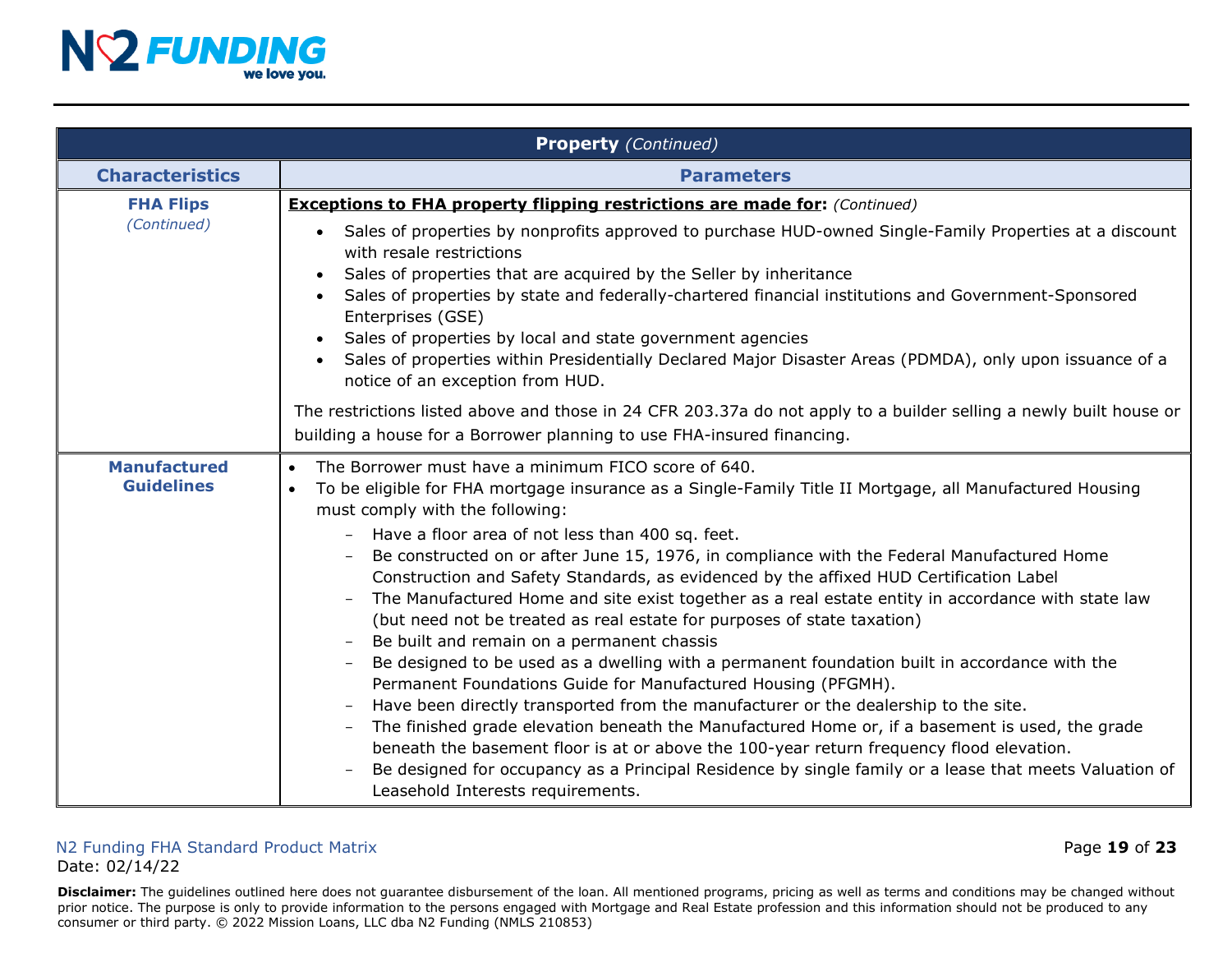

|                                                        | <b>PROPERTY</b> (Continued)                                                                                                                                                                                                                                                                                                                                                                                                                                                                                                                                                                   |  |  |
|--------------------------------------------------------|-----------------------------------------------------------------------------------------------------------------------------------------------------------------------------------------------------------------------------------------------------------------------------------------------------------------------------------------------------------------------------------------------------------------------------------------------------------------------------------------------------------------------------------------------------------------------------------------------|--|--|
| <b>Characteristics</b>                                 | <b>Parameters</b>                                                                                                                                                                                                                                                                                                                                                                                                                                                                                                                                                                             |  |  |
| <b>Manufactured</b><br><b>Guidelines</b><br>Continued) | HUD Certification Label: The HUD Certification Label, also known as a HUD seal or HUD tag, refers to a two inch<br>by four-inch aluminum plate permanently attached to manufactured housing. Manufactured homes must have<br>an affixed HUD Certification Label located at one end of each section of the house, approximately one (1) foot up<br>from the floor and one (1) foot in from the roadside, or as near that location on a permanent part of the exterior<br>of the house as practicable.                                                                                          |  |  |
|                                                        | Etched on the HUD Certification Label is the certification label number, also referred to as the HUD label number.<br>Label numbers are not required to be sequential on a multi-section house.                                                                                                                                                                                                                                                                                                                                                                                               |  |  |
|                                                        | If the appraisal indicates the HUD Certification Label is missing from the manufactured housing unit, the Lender<br>must obtain label verification from the Institute for Building Technology and Safety (IBTS)<br>at https://lvr2.ibts.org/#/LandingPage                                                                                                                                                                                                                                                                                                                                     |  |  |
|                                                        | HUD Data Plates: Data Plate is a paper document located on the interior of the property that contains specific<br>information about the unit and its manufacturer. Manufactured homes have a data plate affixed in a permanent<br>manner, typically adjacent to the electric service panel, the utility room, or within a cabinet in the kitchen.                                                                                                                                                                                                                                             |  |  |
|                                                        | The appraiser must report the information on the data plate within the appraisal, including the manufacturer's<br>name, serial number, model and date of manufacture, as well as wind, roof load and thermal zone maps. If the<br>data plate is missing or the appraiser is unable to locate it, the appraiser must report this in the appraisal and is<br>not required to secure the data plate information from another source.                                                                                                                                                             |  |  |
|                                                        | In title evidence for Manufactured Housing, the Lender must include evidence that:<br>The Manufactured Home is attached to the land, and<br>The Manufactured Home is classified and taxed as real estate.<br>$\bullet$                                                                                                                                                                                                                                                                                                                                                                        |  |  |
|                                                        | The Lender must ensure that all state or local requirements for proper purging of the title have been met.<br>Additions to Manufactured Home: If the Appraiser observes additions or structural changes to the original<br>manufactured home, the Appraiser must condition the appraisal upon inspection by the state or local jurisdiction<br>administrative agency that inspects Manufactured Housing for compliance, or a licensed structural engineer may<br>report on the structural integrity of the manufactured dwelling and the addition if the state does not employ<br>inspectors. |  |  |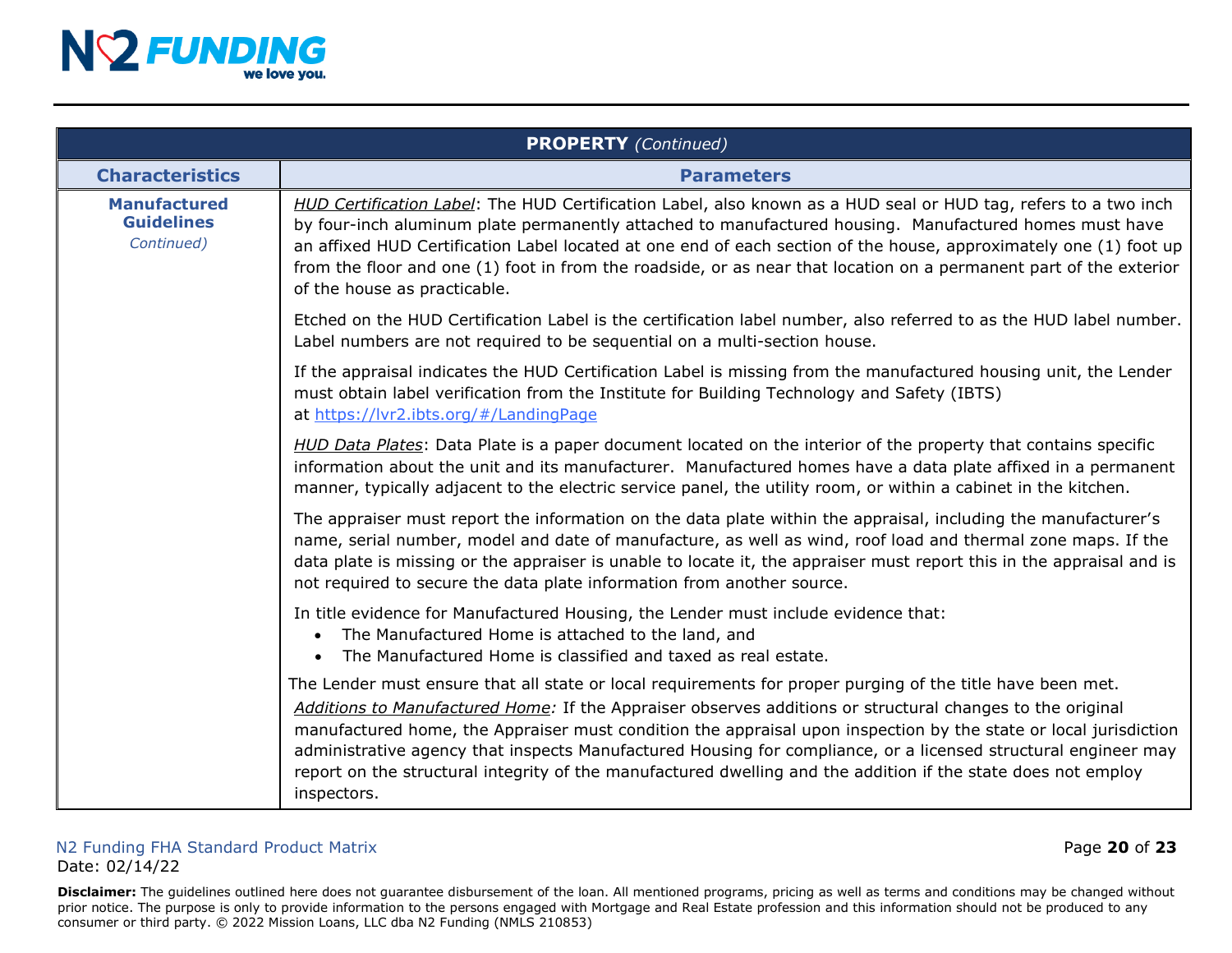

|                                                        | <b>MISCELLANEOUS</b>                                                                                                                                                                                                                                                                                                                                                                                                                                                                                                                                                                                                                                                                                                                                                                                                                                                                                                                                                                                                                                                                                                                                                                                                                                                                                                                                                                                                                                                                                                                                                                   |
|--------------------------------------------------------|----------------------------------------------------------------------------------------------------------------------------------------------------------------------------------------------------------------------------------------------------------------------------------------------------------------------------------------------------------------------------------------------------------------------------------------------------------------------------------------------------------------------------------------------------------------------------------------------------------------------------------------------------------------------------------------------------------------------------------------------------------------------------------------------------------------------------------------------------------------------------------------------------------------------------------------------------------------------------------------------------------------------------------------------------------------------------------------------------------------------------------------------------------------------------------------------------------------------------------------------------------------------------------------------------------------------------------------------------------------------------------------------------------------------------------------------------------------------------------------------------------------------------------------------------------------------------------------|
| <b>Characteristics</b>                                 | <b>Parameters</b>                                                                                                                                                                                                                                                                                                                                                                                                                                                                                                                                                                                                                                                                                                                                                                                                                                                                                                                                                                                                                                                                                                                                                                                                                                                                                                                                                                                                                                                                                                                                                                      |
| <b>Manufactured</b><br><b>Guidelines</b><br>Continued) | For FHA loans, the following are not permitted:<br><b>Single</b><br><b>Newly Constructed Units</b><br><b>Leasehold Estate</b><br>Units located in a mobile home park<br>Units with mixed-use<br>Units located in Hawaii<br>$\bullet$<br>Units on a property with a hobby farm                                                                                                                                                                                                                                                                                                                                                                                                                                                                                                                                                                                                                                                                                                                                                                                                                                                                                                                                                                                                                                                                                                                                                                                                                                                                                                          |
| <b>Non-Occupant</b><br><b>Co-Borrower</b>              | A Non-Occupying Borrower Transaction refers to a transaction involving two or more Borrowers in which one<br>$\bullet$<br>or more of the Borrower(s) will not occupy the property as their Principal Residence. For Non-Occupying<br>Borrower Transactions, the maximum Loan-to-Value (LTV) is 75%. The LTV can be increased to a maximum<br>of 96.5% if the Borrowers are Family Members, provided the transaction does not involve:<br>A Family Member selling to a Family Member who will be a Non-Occupying Co-Borrower, or<br>A transaction on a two- to four-unit property. Family Member is defined as follows, regardless of actual or<br>$\bullet$<br>perceived sexual orientation, gender identity, or legal marital status:<br>- A child, parent, or grandparent<br>A child is defined as a son, stepson, daughter, or stepdaughter<br>A parent or grandparent includes a stepparent/grandparent or foster parent/grandparent<br>Spouse or domestic partner<br>Legally adopted son or daughter, including a child who is placed with the Borrower by an authorized<br>agency for legal adoption<br>Foster child<br>Brother, stepbrother<br>Sister, stepsister<br>Uncle<br>Aunt, or<br>Son-in-law, daughter-in-law, father-in-law, mother-in-law, brother-in-law, or sister-in-law of the<br>Borrower.<br>To be eligible, all Occupying and Non-Occupying Borrowers and Co-Borrowers must take title to the property<br>$\bullet$<br>in their own name or a Living Trust at settlement, be obligated on the Note or credit instrument, and sign all<br>security instruments. |

#### N2 Funding FHA Standard Product Matrix Page **21** of **23** Date: 02/14/22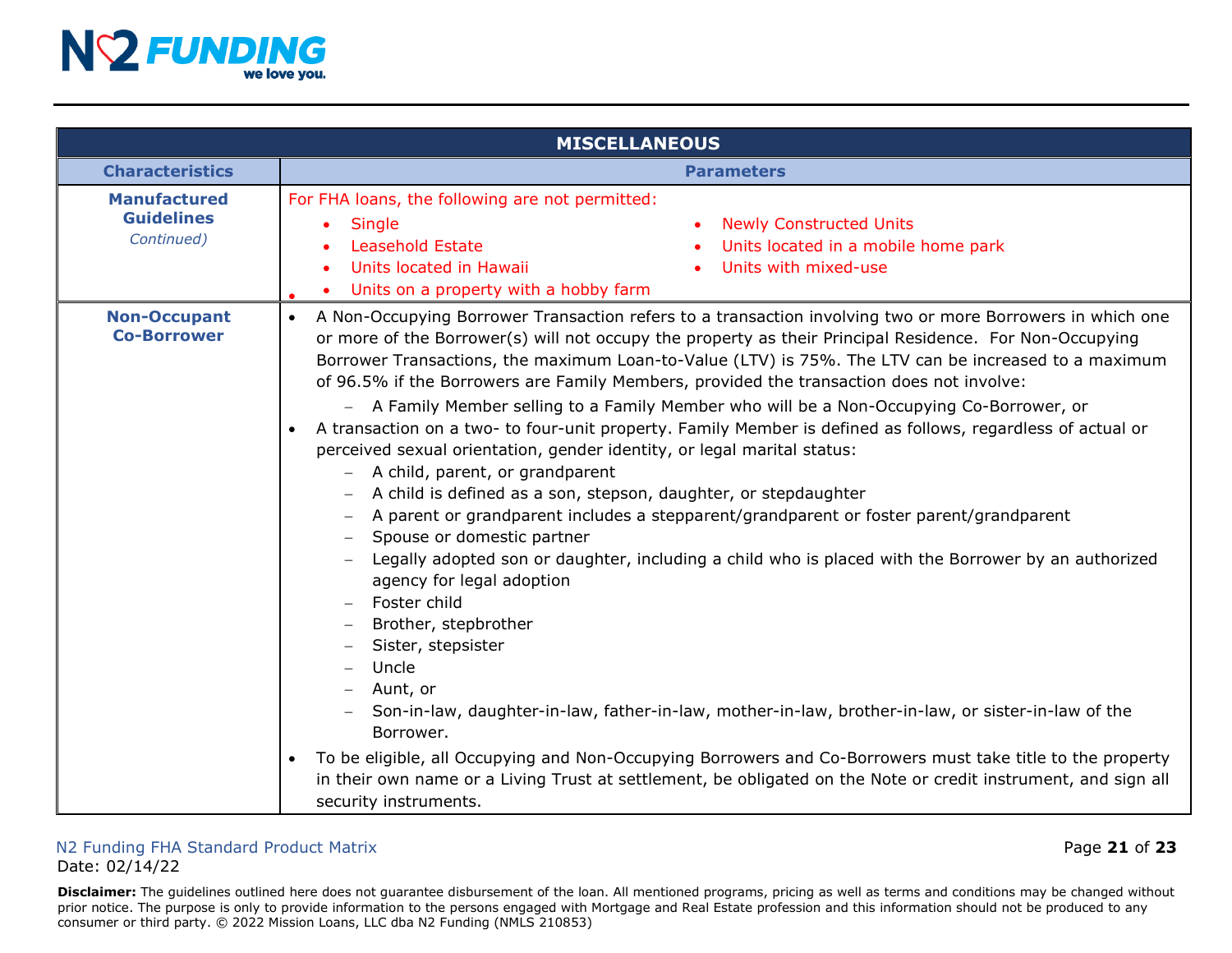

| <b>MISCELLANEOUS</b> (Continued) |                                                                                                                                                                                                                                                                                                                                                                                                                                                                                                                                                         |                                                                                                                                                                                                                                                                |
|----------------------------------|---------------------------------------------------------------------------------------------------------------------------------------------------------------------------------------------------------------------------------------------------------------------------------------------------------------------------------------------------------------------------------------------------------------------------------------------------------------------------------------------------------------------------------------------------------|----------------------------------------------------------------------------------------------------------------------------------------------------------------------------------------------------------------------------------------------------------------|
| <b>Characteristics</b>           | <b>Parameters</b>                                                                                                                                                                                                                                                                                                                                                                                                                                                                                                                                       |                                                                                                                                                                                                                                                                |
| <b>Identity of Interest</b>      | An Identity-of-Interest transaction is a sale between parties with an existing business relationship or between<br>family members as defined in Handbook 4000.1 II.A.2.b.ii.(A). The maximum Loan-to-Value (LTV) percentage<br>for Identity-of-Interest transactions on Principal Residences, including transactions where a tenant-landlord<br>relationship exists at the time of contract execution, is restricted to 85%. The 85% maximum LTV restriction<br>does not apply for Identity-of-Interest transactions under the following circumstances: |                                                                                                                                                                                                                                                                |
|                                  | <b>Family Member</b>                                                                                                                                                                                                                                                                                                                                                                                                                                                                                                                                    | The principal residence of another family member, or                                                                                                                                                                                                           |
|                                  | <b>Transactions</b>                                                                                                                                                                                                                                                                                                                                                                                                                                                                                                                                     | A property owned by another family member in which the Borrower has<br>$\bullet$<br>been a tenant for at least six (6) months immediately predating the sales<br>contract.                                                                                     |
|                                  |                                                                                                                                                                                                                                                                                                                                                                                                                                                                                                                                                         | A lease or other written evidence to verify occupancy is required.<br>$\bullet$                                                                                                                                                                                |
|                                  | <b>Builder's Employee</b><br><b>Purchase</b>                                                                                                                                                                                                                                                                                                                                                                                                                                                                                                            | An employee of a builder, who is not a family member, purchases one of the<br>builder's new houses or models as a principal residence.                                                                                                                         |
|                                  | <b>Corporate Transfer</b>                                                                                                                                                                                                                                                                                                                                                                                                                                                                                                                               | A corporation transfers an employee to another location, purchases the<br>employee's house, and sells the house to another employee.                                                                                                                           |
|                                  | <b>Tenant Purchase</b>                                                                                                                                                                                                                                                                                                                                                                                                                                                                                                                                  | The current tenant purchases the property where the tenant has rented the<br>$\bullet$<br>property for at least six (6) months immediately predating the sales<br>contract.<br>A lease or other written evidence to verify occupancy is required.<br>$\bullet$ |
| <b>Purchase Contracts</b>        | No assigned purchase contracts                                                                                                                                                                                                                                                                                                                                                                                                                                                                                                                          |                                                                                                                                                                                                                                                                |
| <b>Subordinate Financing</b>     | No negative amortization or balloon payments                                                                                                                                                                                                                                                                                                                                                                                                                                                                                                            |                                                                                                                                                                                                                                                                |
| <b>Tax Transcripts</b>           | W2 or tax transcripts, as applicable, must be obtained when:<br>Handwritten paystubs are used as verification of income<br>There is a non-arm's length transaction                                                                                                                                                                                                                                                                                                                                                                                      |                                                                                                                                                                                                                                                                |

### N2 Funding FHA Standard Product Matrix Page **22** of **23**

Date: 02/14/22